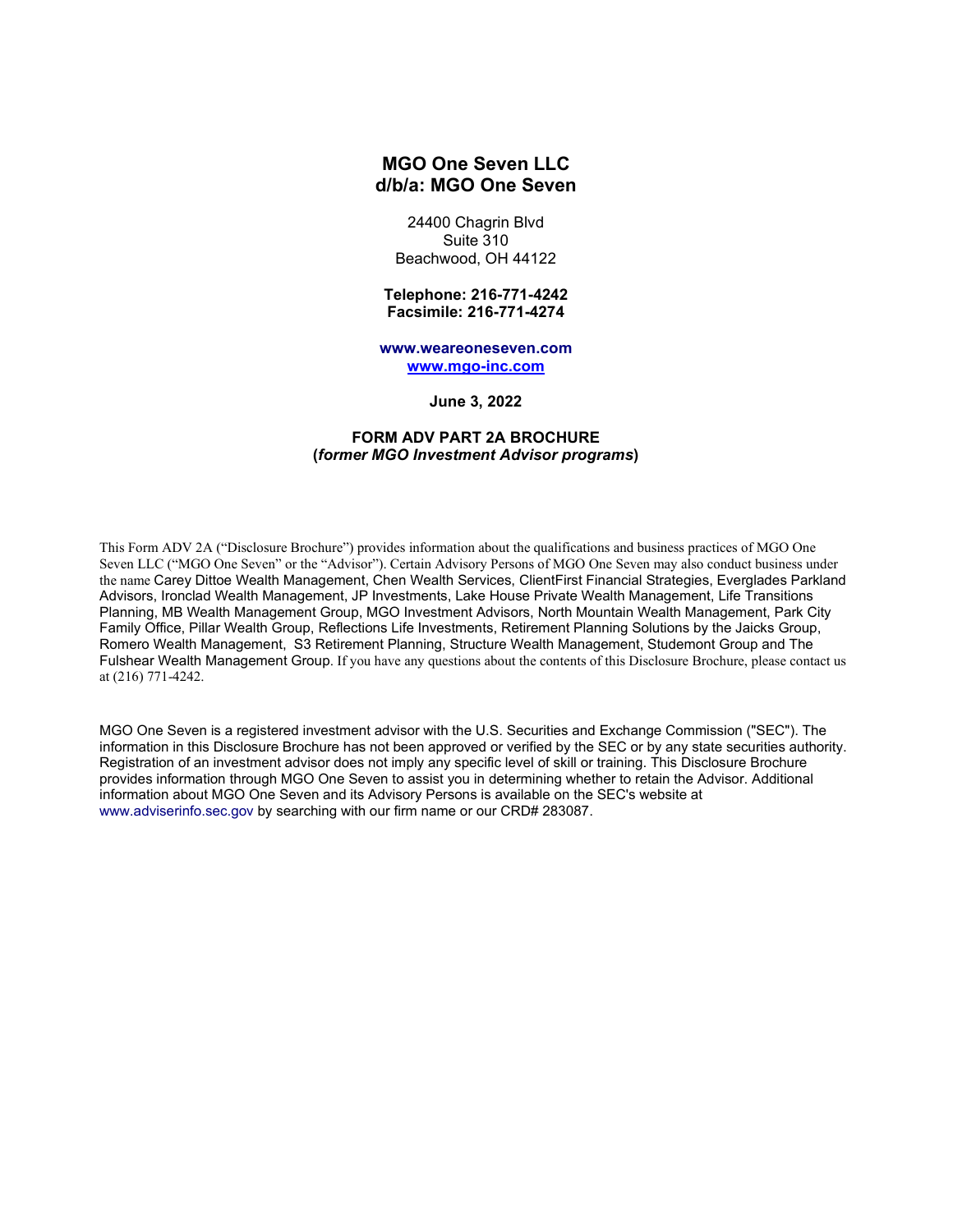# **ITEM 2 – MATERIAL CHANGES**

Form ADV Part 2 is divided into two parts: Part 2A (the "Disclosure Brochure") and Part 2B (the "Brochure Supplement"). The Disclosure Brochure provides information about a variety of topics relating to an Advisor's business practices and conflicts of interest. The Brochure Supplement provides information about Advisory Persons of MGO One Seven.

MGO One Seven believes that communication and transparency are the foundation of its relationship with Clients and will continually strive to provide its Clients with complete and accurate information at all times. MGO One Seven encourages all current and prospective Clients to read this Disclosure Brochure and discuss any questions you may have with us. And of course, we always welcome your feedback.

Since our most recent annual updating amendment, dated March 25, 2022, we made the following material changes to our Form ADV:

- Cover Sheet: Our name changed from *MGO Investment Advisors Inc.* to *MGO One Seven LLC*.
	- Our name change was effective May 4, 2022, and you will see references to our new name updated throughout our Form ADV.
- Item 4 Advisory Business
	- MGO One Seven LLC ("MGO One Seven" or the "Adviser") is a registered investment adviser with the U.S. Securities and Exchange Commission ("SEC"), which is organized as a Limited Liability Company ("LLC") under the laws of the State of Delaware. MGO One Seven was originally founded in June 2016 as We Are One Seven, LLC. On May 4, 2022, we changed our name to MGO One Seven LLC and merged with a local firm operating under the name MGO Investment Advisors Inc., a registered investment adviser with the SEC. We are now owned 100% by MGO/OS Holdings, LLC. Our executive officers are Ronald S. Gross, Chief Executive Officer and Managing Member and Todd M. Resnick, President and Chief Compliance Officer.
	- MGO Investment Advisors Inc. ("MGOIA") will no longer be a registered investment adviser and all advisory business is now done under our new name of MGO One Seven, LLC. MGOIA is withdrawing its registration with the SEC.
- Item 18 Financial Information
	- The Paycheck Protection Program loan and Economic Injury Disaster Loan Emergency Advance have been forgiven.

## Future Changes

From time to time, we may amend this Disclosure Brochure to reflect changes in our business practices, changes in regulations and routine annual updates as required by the securities regulators. This complete Disclosure Brochure or a Summary of Material Changes shall be provided to each Client annually and if a material change occurs in the business practices of MGO One Seven.

You may view the current Disclosure Brochure on-line at the SEC's Investment Adviser Public Disclosure website at [www.adviserinfo.sec.gov](http://www.adviserinfo.sec.gov/) by searching with our firm name or our CRD# 283087. You may also request a copy of this Disclosure Brochure, by contacting us at (216) 771-4242 and a copy will be provided to you at no charge.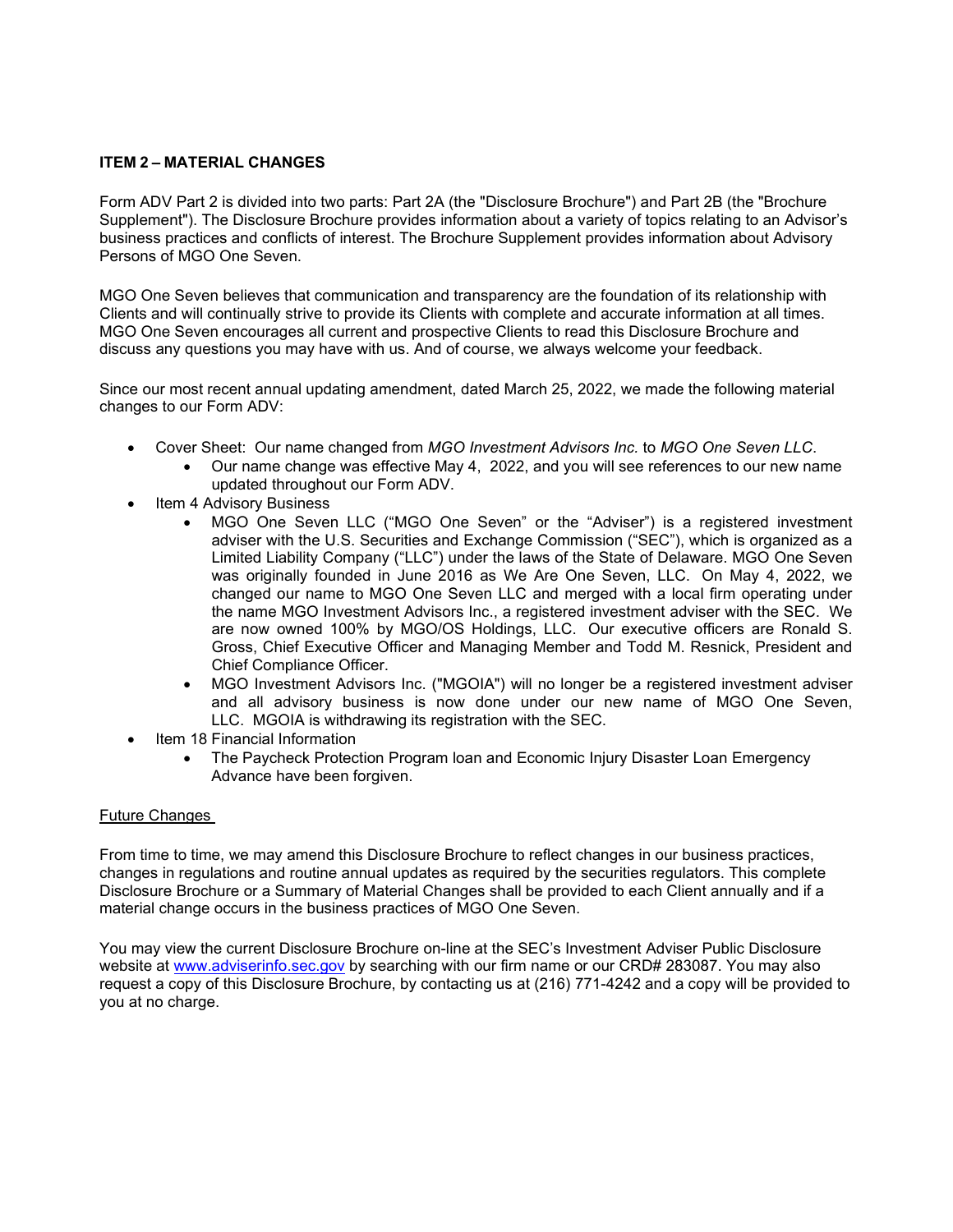# **ITEM 3**

# **TABLE OF CONTENTS**

| <b>ITEM 4</b>  | <b>Advisory Business</b>                                          | Page 3  |
|----------------|-------------------------------------------------------------------|---------|
| <b>ITEM 5</b>  | Fees and Compensation                                             | Page 7  |
| <b>ITEM 6</b>  | Performance Based Fees and Side by Side Management                | Page 10 |
| <b>ITEM7</b>   | <b>Types of Clients</b>                                           | Page 10 |
| <b>ITEM 8</b>  | Methods of Analysis, Investment Strategy and Risk of Loss         | Page 10 |
| <b>ITEM 9</b>  | Disciplinary Information                                          | Page 12 |
| <b>ITEM 10</b> | Other Financial Industry Activities and Affiliations              | Page 12 |
| <b>ITEM 11</b> | Code of Ethics, Participation/Interest in Client Transactions and | Page 14 |
|                | Personal Trading / Error Committee                                |         |
| <b>ITEM 12</b> | <b>Brokerage Practices</b>                                        | Page 15 |
| <b>ITEM 13</b> | <b>Review of Accounts</b>                                         | Page 18 |
| <b>ITEM 14</b> | <b>Client Referrals and Other Compensation</b>                    | Page 19 |
| <b>ITEM 15</b> | Custody                                                           | Page 20 |
| <b>ITEM 16</b> | <b>Investment Discretion</b>                                      | Page 21 |
| <b>ITEM 17</b> | <b>Voting Client Securities</b>                                   | Page 21 |
| <b>ITEM 18</b> | <b>Financial Information</b>                                      | Page 21 |
| <b>ITEM 19</b> | Additional Information                                            | Page 22 |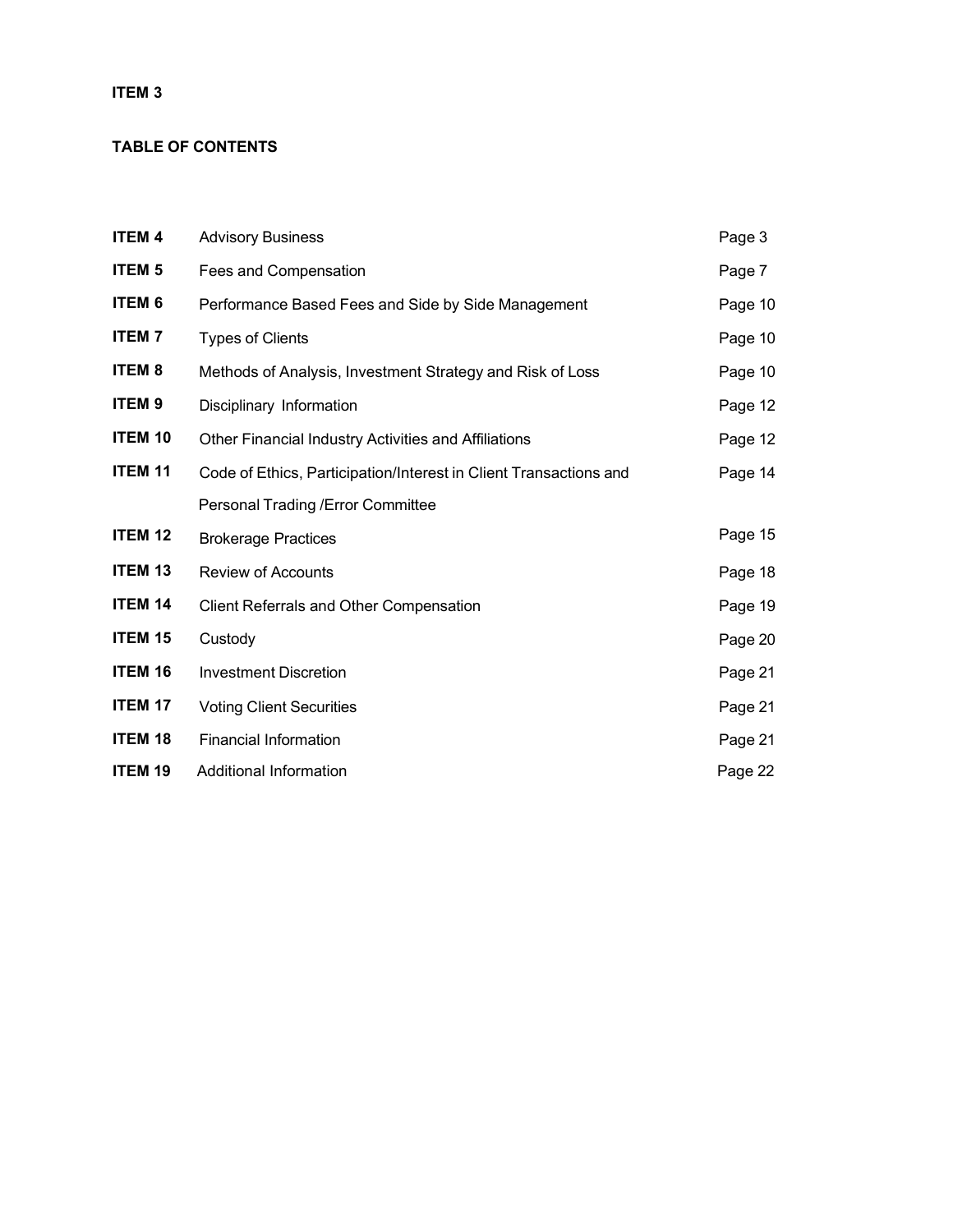# **Item 4. Advisory Business**

## **ITEM 4-A ADVISORY FIRM/OWNERSHIP**

MGO One Seven LLC ("MGO One Seven" or the "Adviser") is a registered investment adviser with the U.S. Securities and Exchange Commission ("SEC"), which is organized as a Limited Liability Company ("LLC") under the laws of the State of Delaware. MGO One Seven was originally founded in June 2016 as We Are One Seven, LLC. On May 4, 2022, we changed our name to MGO One Seven LLC and merged with a local firm operating under the name MGO Investment Advisors Inc., a registered investment adviser with the SEC. We are now owned 100% by MGO/OS Holdings, LLC. Our executive officers are Ronald S. Gross, Chief Executive Officer and Managing Member and Todd M. Resnick, President and Chief Compliance **Officer** 

MGO Investment Advisors Inc. ("MGOIA") is no longer a registered investment adviser and all advisory business is done under our new name of MGO One Seven, LLC. MGOIA is withdrawing its registration with the SEC.

## **ITEM 4-B DESCRIPTION OF INVESTMENT ADVISORY SERVICES**

### **INVESTMENT ADVISORY SERVICES**

The services described in this Brochure are former MGOIA programs and services. Services formerly offered by We Are One Seven are described in a separate Brochure.

MGO One Seven provides discretionary and non-discretionary investment advice concerning investment of monies consistent with the circumstance, preferences and objectives of each client.

The investment management process includes an assessment of each client's individual objectives, needs, risk tolerance and style of desired management. Client will complete a confidential client account record, investment advisory agreement and when applicable an investment profile. We attempt to structure each client's investment program based on these considerations.

Security products used for client accounts include but are not limited to mutual funds, separately managed accounts (SMA), variable annuities, exchange traded funds, mutual fund portfolios, fixed income, laddered bond portfolios, equities and other securities in association with the investment service selected by you.

We provide ongoing monitoring to your advisory assets in order to help you meet your objectives. For discretionary accounts from time to time we will change your portfolio allocations. Factors that could lead to portfolio review include (but are not limited to) changes in economic climate, current events, and/or investment strategy changes. If non-discretionary accounts, we will recommend portfolio allocation changes.

MGO One Seven works with the Plan Trustee/Sponsor in selecting a core mutual fund investment menu for defined contribution plans (*i.e.,* 401(k) plans). Participating employees then choose among the core fund menu for their own investment allocation based on their personal preferences and objectives. In addition, we provide a managed account option, Road to Retirement, to plan participants (see below).

# **QUALIFIED RETIREMENT PLAN CORE FUND MENU SELECTION AND MONITORING**

MGO One Seven, as investment advisor to the plan, selects and monitors the core fund menu on a recurring basis to assure proper funds and asset classes are properly utilized. The following criteria are reviewed on a quarterly basis. Recommendations are provided to the Plan Trustee/Sponsor if applicable.

- Expense Ratio (Short-Term Measure)
- Sharpe Ratio (Short-Term Measure)
- Rolling Information Ratio (Intermediate-Term Measure)
- Trailing Performance (Intermediate-Term Measure)
- Performance Consistency (Long-Term Measure)
- Rolling Selection Return (Long-Term Measure)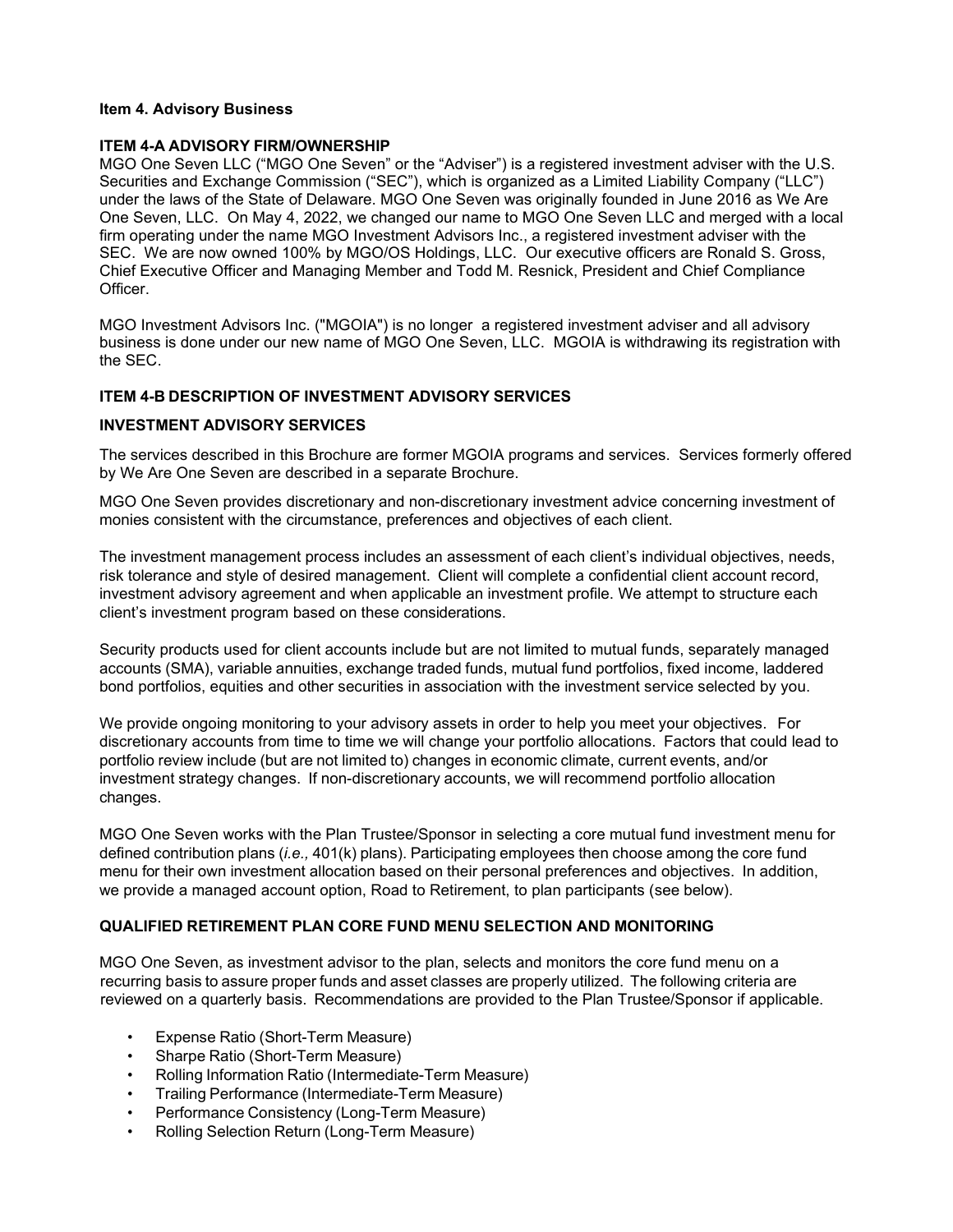### **Road to Retirement**

We provide an optional managed account program to defined contribution retirement plan participants if the Plan Trustee/Sponsor elects to make the option available.

Each participant electing this service contracts with MGO One Seven to provide the actively managed investment advisory services to his/her account. Participants electing this service complete a participant investment advisory agreement. Participants assets are allocated to the model portfolio which Advisor believes most closely suits Plan Participant's situation and needs in light of Plan Participant's age or, if provided, investment profile. Participants signing up online, with no established balance, will be placed in a risk-based portfolio determined by their age.

The Road to Retirement program is offered using the Nationwide Trust Product Retirement Investment Platform. MGO One Seven designs the managed account portfolios from the mutual funds available within the investment platform. Recordkeeping is performed by Nationwide and the client's third party administrator MGO, Inc..

We have entered into an arrangement with Registered Investment Advisor Services Inc. ("RIA Services"). They perform certain back office services and recordkeeping functions associated with the Road to Retirement Program. MGO One Seven pays RIA Services a fee for this service. Please reference Item 5 for specifics of the fee arrangement.

Participants can elect to terminate this optional service at any time by providing written notice to MGO One Seven.

### *Road to Retirement* **Investment Strategies:**

### **MGO Portfolio 1: (Conservative)**

Investment Objective: Capital preservation with goal of current income.

Investment Policy Guidelines: The portfolio typically invests up to 80% of assets among fixed income and money market portfolios. The portfolio typically invests up to 20% of assets in equities.

## **MGO Portfolio 2: (Moderate Conservative)**

Investment Objective: Current income with potential to capitalize upon equity market growth as a secondary objective.

Investment Policy Guidelines: The portfolio typically invests up to 60% of assets among fixed income and money market portfolios. The portfolio typically invests up to 40% of assets in equities.

#### **MGO Portfolio 3: (Moderate)**

Investment Objective: A balance of fixed income and equities designed for a dual objective of income and growth.

Investment Policy Guidelines: The portfolio typically invests up to 40% of assets among fixed income and money market portfolios. The portfolio typically invests up to 60% of assets in equities.

### **MGO Portfolio 4: (Moderate Aggressive)**

Investment Objective: Focus on equity market growth with a secondary objective to preserve current income.

Investment Policy Guidelines: The portfolio typically invests no more than 20% of assets among fixed income and money market portfolios. The portfolio typically invests up to 80% of assets in equities.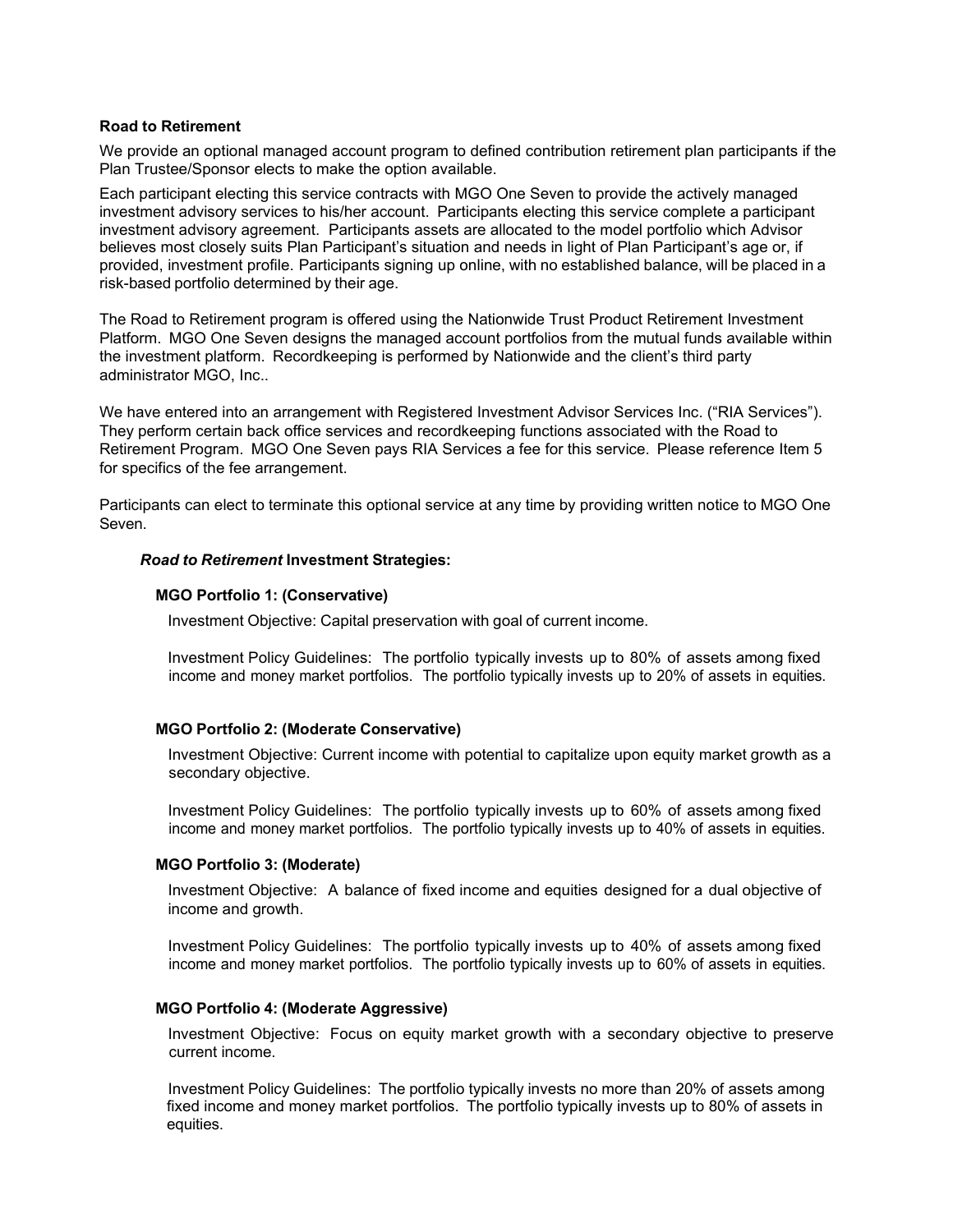#### **MGO Portfolio 5 (Aggressive)**

Investment Objective: Equity market growth with little consideration for current income.

Investment Policy Guidelines: The portfolio typically invests no more than 10% of assets among fixed income and money market portfolios. The portfolio typically invests up to 90% of assets in equities.

### **MGO Speculative Growth Portfolio**

Investment Objective: Aggressive equity market growth - consideration for current income is incidental.

Investment Policy Guidelines: The portfolio typically invests up to 100% of assets in equities.

# **MGO Income Portfolio**

Investment Objective: Current income with market fluctuation. This portfolio is managed to seek a combination of stock and bond funds that generate an above average dividend yield.

Investment Policy Guidelines: The portfolio is designed for an investor seeking current income with secondary emphasis on capital appreciation. The portfolio will typically invest in a combination of stocks, bonds and cash.

#### **Road to Wealth**

MGO Road to Wealth is the portfolio management program designed for personal assets, IRAs, IRA Rollovers, Roth IRAs, Trusts, Corporate and other personal investment portfolios. Individuals can choose to have the many assets that comprise personal wealth actively managed by the professional investment advisors of MGO One Seven.

MGO One Seven conducts a thorough analysis of current assets and determines the best allocations and account registrations for an individual to capitalize on the market, tax law and their own personal income needs. The analysis includes MGO One Seven recommendation and plan to achieve investment goals.

### *Road to Wealth Investment Strategies:*

#### **MGO Conservative**

Investment Objective: Capital preservation with goal of current income.

Investment Policy Guidelines: The portfolio typically invests up to 80% of assets among fixed income and money market portfolios. The portfolio typically invests up to 20% of assets in equities.

#### **MGO Moderate Conservative**

Investment Objective: Current income with potential to capitalize upon equity market growth as a secondary objective.

Investment Policy Guidelines: The portfolio typically invests up to 60% of assets among fixed income and money market portfolios. The portfolio typically invests up to 40% of assets in equities.

#### **MGO Moderate**

Investment Objective: A balance of fixed income and equities designed for a dual objective of income and growth.

Investment Policy Guidelines: The portfolio typically invests up to 40% of assets among fixed income and money market portfolios. The portfolio typically invests up to 60% of assets in equities.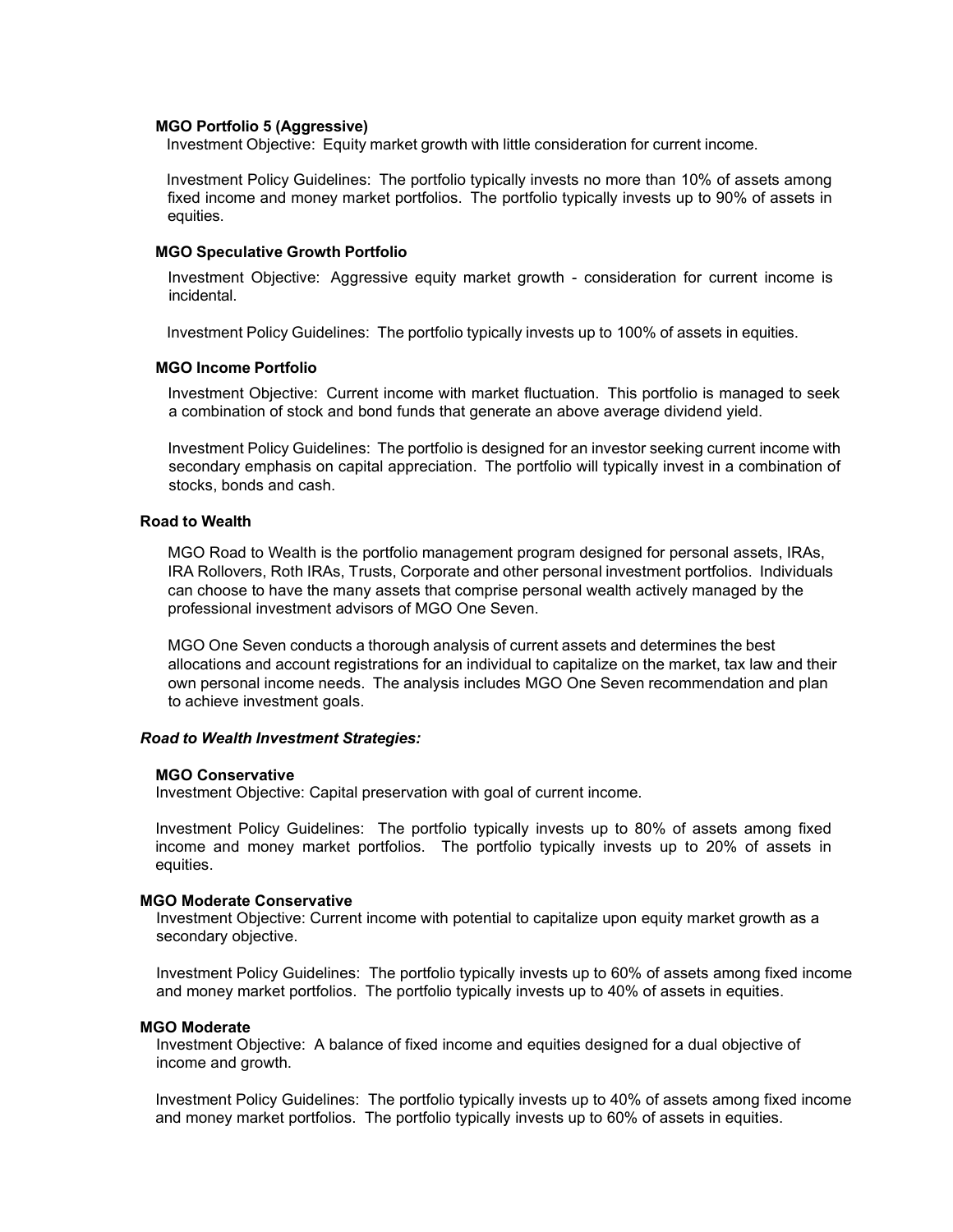#### **MGO Moderate Aggressive**

Investment Objective: Focus on equity market growth with a secondary objective to preserve current income.

Investment Policy Guidelines: The portfolio typically invests no more than 20% of assets among fixed income and money market portfolios. The portfolio typically invests up to 80% of assets in equities.

### **MGO Aggressive**

Investment Objective: Equity market growth with little consideration for current income.

Investment Policy Guidelines: The portfolio typically invests no more than 10% of assets among fixed income and money market portfolios. The portfolio typically invests up to 90% of assets in equities.

## **MGO Speculative Growth ETF Portfolio**

Investment Objective: Aggressive equity market growth - consideration for current income is incidental.

Investment Policy Guidelines: The portfolio typically invests up to 100% of assets in equities.

### **MGO Municipal Bond**

Investment Objective: Focused on tax-exempt current income, with an underlying strategy seeking preservation of capital.

Investment Policy Guidelines: The portfolio typically invests 100% of its assets in municipal bond securities.

#### **MGO Income**

Investment Objective: Focused on current income and a variable spend rate seeking to distribute dividends and interest income from a multi-asset portfolio.

Investment Policy Guidelines: The portfolio typically invests 40% of its assets in equity markets and 60% of its assets in fixed income and money market securities.

## **MGO Equity Income**

Investment Objective: Focused on current income and a variable spend rate seeking to distribute dividends from equity portfolio.

Investment Policy Guidelines: The portfolio typically invests 100% of its assets in equity markets.

## **MGO Currency Compliment**

Investment Objective: Focused on current income, with an underlying strategy seeking long-term capital appreciation.

Investment Policy Guidelines: The portfolio typically invests 100% of its assets in fixed income and money market securities.

### **Signature**

This is an investment advisory program for high net worth clients. MGO One Seven conducts a thorough analysis of current assets and determines the best allocations and account registrations for an individual to capitalize on the market, tax law and their own personal income needs. The analysis includes MGO One Seven recommendations and a plan to work toward your investment goals.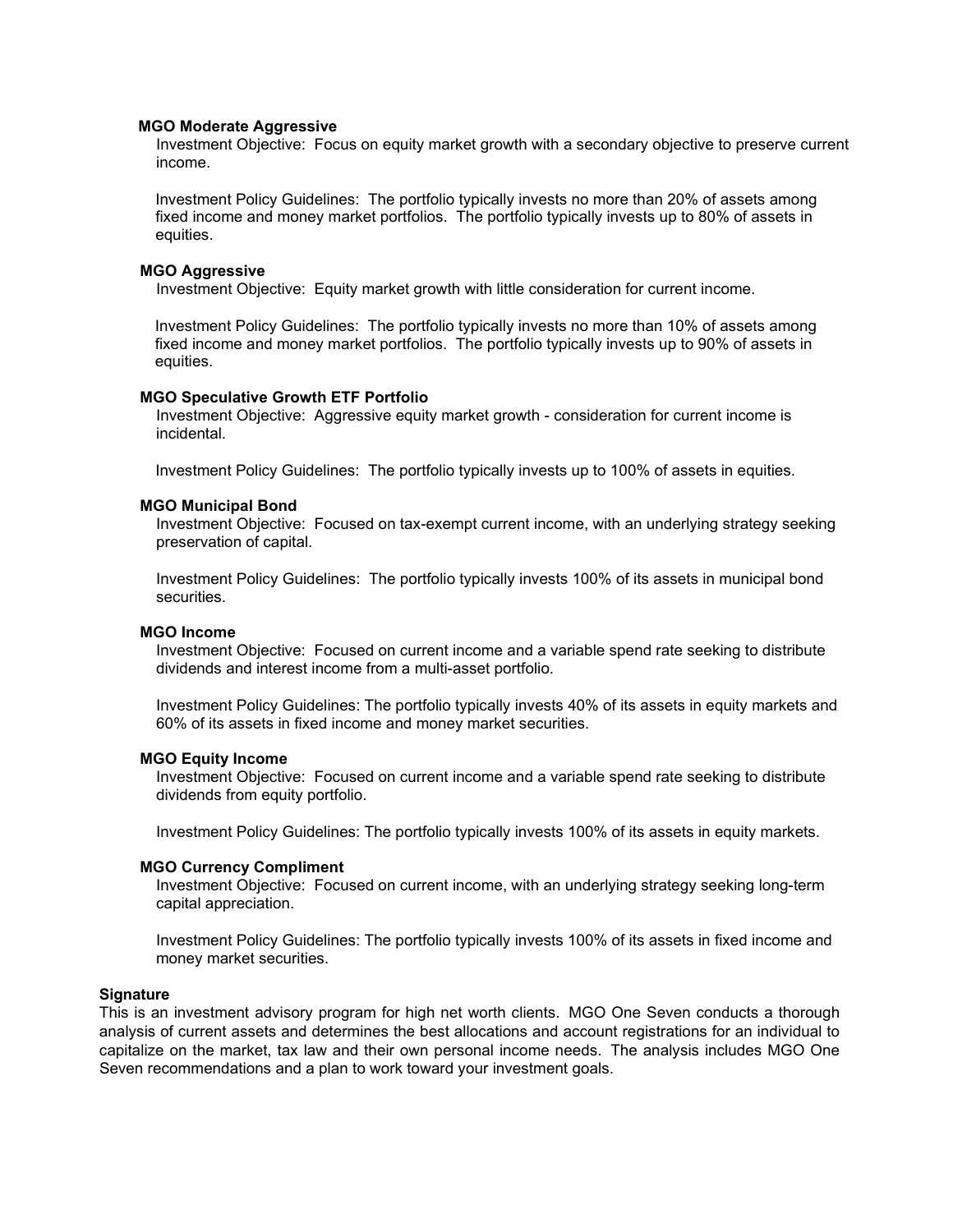## **IRA Rollover Recommendations**

Effective December 20, 2021 for purposes of complying with the DOL's Prohibited Transaction Exemption 2020-02 ("PTE 2020-02") where applicable, we are providing the following acknowledgment to you. When we provide investment advice to you regarding your retirement plan account or individual retirement account, we are fiduciaries within the meaning of Title I of the Employee Retirement Income Security Act and/or the Internal Revenue Code, as applicable, which are laws governing retirement accounts. The way we make money creates some conflicts with your interests, so we operate under a special rule that requires us to act in your best interest and not put our interest ahead of yours. Under this special rule's provisions, we must:

- Meet a professional standard of care when making investment recommendations (give prudent advice);
- Never put our financial interests ahead of yours when making recommendations (give loyal advice);
- Avoid misleading statements about conflicts of interest, fees, and investments;
- Follow policies and procedures designed to ensure that we give advice that is in your best interest;
- Charge no more than is reasonable for our services; and
- Give you basic information about conflicts of interest.

We benefit financially from the rollover of your assets from a retirement account to an account that we manage or provide investment advice, because the assets increase our assets under management and, in turn, our advisory fees. As a fiduciary, we only recommend a rollover when we believe it is in your best interest.

## **ITEM 4-C Client Account Management**

For discretionary accounts MGO One Seven maintains full discretion in the management of portfolio assets. MGO One Seven exercises discretion in selecting investments in conjunction with your portfolio investment horizon, goals, risk tolerance and other mitigating factors. Clients are able at any time to indicate any special instructions that they may wish us to follow in managing their account. For defined contribution plans MGO One Seven works with Plan Trustee/Sponsor in designing a core mutual fund investment menu applicable to a qualified retirement plan.

## **ITEM 4-D WRAP FEE PROGRAM**

For some Clients, MGO One Seven includes the securities transaction fees together with investment advisory fees to provide the Client with a single, bundled fee structure. This combination of fees is typically referred to as a "Wrap Fee Program." MGO One Seven customizes its investment management services for its clients. This Wrap Fee Program is described in the Form ADV, Part 2A, Appendix 1 (Wrap Fee Program Brochure) to this Disclosure Brochure. MGO One Seven may also recommend the implementation of investment management through unaffiliated third-party money managers and investment portfolios, which may deliver services through a wrap fee structure. Please see Form ADV, Part 2A, Appendix 1.

## **ITEM 4-E ASSETS UNDER MANAGEMENT**

| Discretionary     | \$1,936,552,461 |  |  |
|-------------------|-----------------|--|--|
| Non-Discretionary | \$435,841,243   |  |  |
| Total             | \$2,372,393,704 |  |  |

Assets referenced above are as of the close of business 4/30/2022 and include assets in the MGO and One Seven programs now offered under MGO One Seven.

## **ITEM 5 FEES AND COMPENSATION**

## **ITEM 5-A HOW MGO ONE SEVEN IS COMPENSATED FOR ADVISORY SERVICES**

MGO One Seven charges an advisory fee for the investment management services we provide. The advisory fees paid to MGO One Seven represent fees for management of your account and are separate from any other fees and expenses charged by other parties.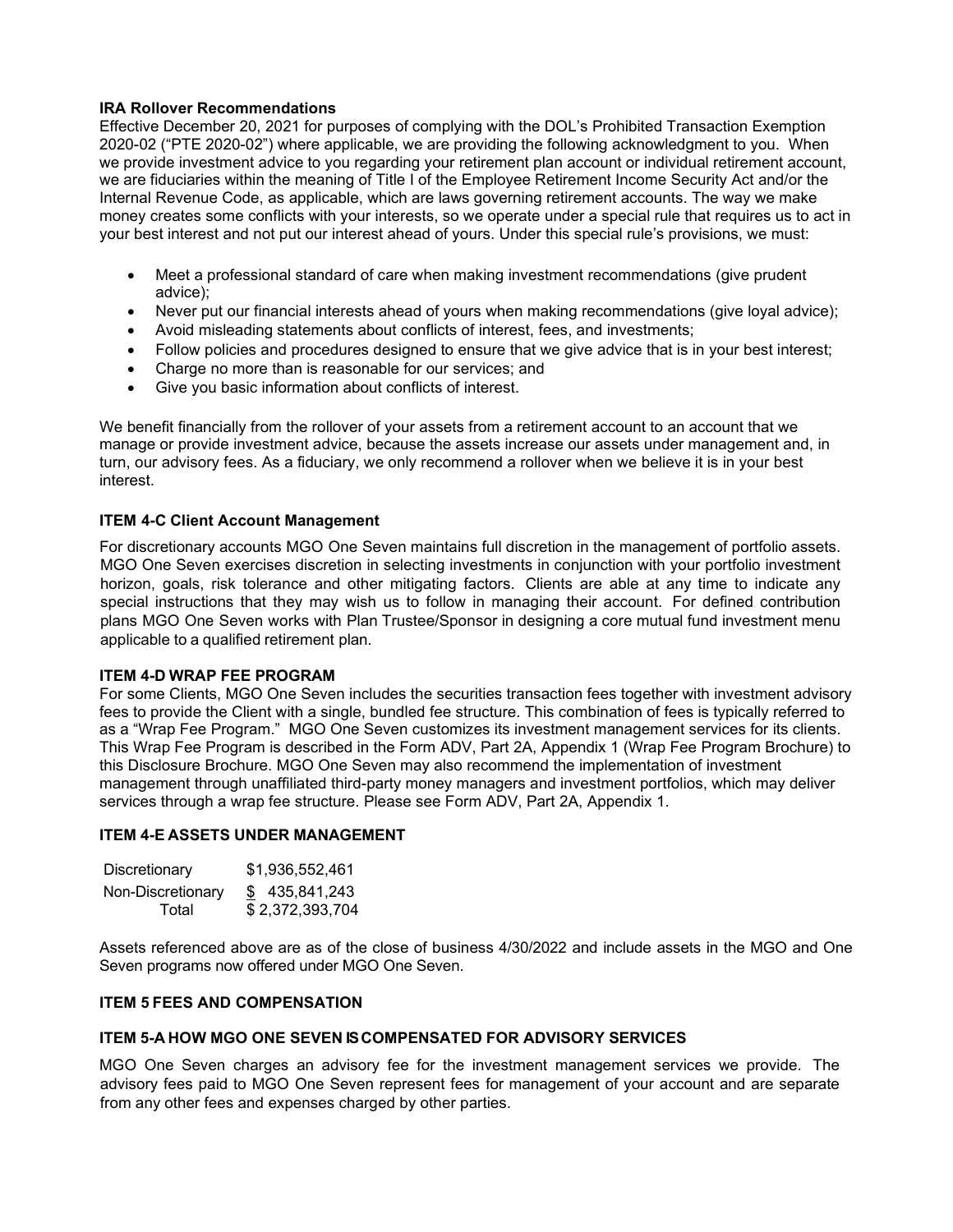Clients are able to request that related accounts be combined in order to meet fee break points and reduce the advisory fee charged. We reserve the right to waive or discount the advisory fee for certain accounts.

The standard is negotiable and as a result client with similar assets may have differing fee schedules. The following is our current advisory fee schedule for most client accounts:

1.00% Per Annum for the first \$5,000,000 0.50% Per Annum for assets \$5,000,001 to \$10,000,000 0.25% Per Annum for assets over \$10,000,001

MGO Signature is an investment program designed for high net worth individuals.

The MGO Road to Retirement fee schedule is 0.80% per year. Please see Item 5-C for further details.

# **ITEM 5-B BILLING METHOD AND BILLING FREQUENCY**

The advisory fees are charged and billed in arrears on a quarterly basis for existing accounts. New accounts will be charged and billed in advance on a quarterly basis. Details for your specific account(s) are in your Advisory Agreement. Accounts currently billed in arrears will not change to advance billing. It is expected that accounts will sign contracts for advance billing starting in late June or July, 2022.

Fees are based on the market value of all your assets under management on the last trading day of each calendar quarter.

In the first (and last) advisory fee cycle, the advisory fee will be pro-rated based on the number of days the assets are under management during the quarter. Any unearned prepaid fees will be refunded as of the account termination date.

Clients have the option to elect to have the fee deducted from their assets or be invoiced. Invoices are due upon receipt.

# **ITEM 5-C OTHER TYPES OF FEES/EXPENSES ASSOCIATED WITH ADVISORY SERVICES**

The advisory fees shown in this brochure represent only the fees paid to MGO One Seven and do not reflect operating expenses and other costs charged by mutual funds (front or back loads), separately managed accounts (SMA), variable annuities, ETF trading fees or other custodial fees. Some mutual funds, variable annuities and or other platforms assess other fees and expenses such as 12b-1, offsets, or commissions in connection with the placement of your funds. Some platforms provide offsets, against the custodial fees, based on the 12b1 fees they collect. The 12b-1, offsets or commissions are not a material factor in selecting mutual funds. Total fees and expenses of funds are one of the factors when selecting mutual funds. Some assess short-term trading fees which are disclosed in each fund's prospectus guidelines. Some annuity products are subject to a contingent deferred sales charge. The Policy/Account owner should refer to the Platform/Custodians' general terms and conditions and client agreement, contract and/or prospectus for specifics.

Defined contribution plan participants selecting the optional Road to Retirement program will pay 0.80% per year for the managed account service fee. Of this fee MGO One Seven pays Registered Investment Advisors Services, Inc. (RIA Services) 0.13% per annum and MGO Inc. 0.15% per annum. RIA Services makes available certain administrative and technology services that facilitate managed account services. MGO Inc., an affiliate of MGO One Seven, serves as the third-party administrator to the defined contribution plan. The Road to Retirement Fee is in addition to Plan advisory fees that the Plan Sponsor may pass onto the participants. Road to Retirement Fees are deducted directly from each participant account on a quarterly basis and are assessed based on a daily valuation. The Road to Retirement managed account service fee is in addition to any underlying mutual fund expense or platform fees as well as fees assessed by third party administrator.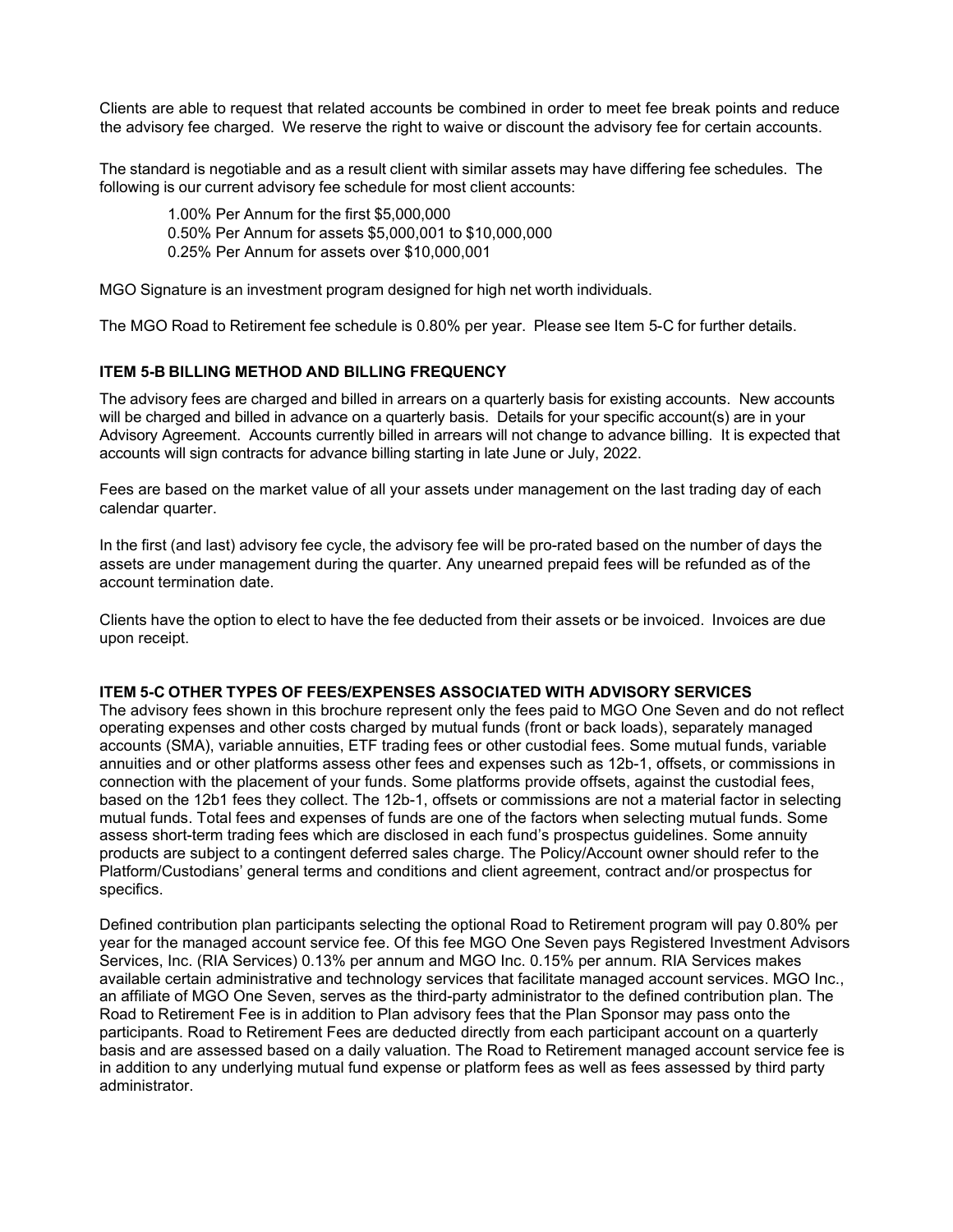Defined contribution plan participants selecting the optional Road to Retirement Program will also pay their proportionate share of the Plan Level Advisory fee as stated above; should the Plan Sponsor elect to have said fees deducted from Plan assets. This is in addition to the managed account service fee associated with the Road to Retirement Program.

Many retirement plan sponsors offer the Nationwide Best of America Group Retirement Series Investment Platform. The Platform includes an asset management charge ("AMC") which is assessed by adjusting the unit price of the mutual fund shares offered to plan participants. The AMC is comprised of a combination of upfront commission and/or trailing commission based on total plan assets and determined by our affiliate, MGO Securities Corp.

Nationwide pays fees to MGO Inc. for performing certain administrative services which include but are not limited to preparing proposals, enrollments, processing transactions, associated recordkeeping responsibilities and communicating with plan sponsors and participants. Such compensation is noted on the Nationwide Disclosure Form.

# **ITEM 5-D PREPAID FEES**

If any prepaid fees are unearned, they will be prorated and returned to the client as of the date of account termination.

## **ITEM 5-E COMPENSATION FOR SALE OF SECURITIES OR OTHER INVESTMENT PRODUCTS**

MGO One Seven is under common ownership with MGO Securities Corporation (MGOSC), a registered broker dealer and FINRA member. MGOSC is the broker dealer for those qualified plans who have the assets held at Nationwide Trust Co. MGOSC is the broker dealer utilized for variable annuity/life sales. MGOSC does not have custody of client assets. Using our affiliate creates a conflict of interest because both entities (MGOSC and MGO One Seven) earn compensation.

MGOSC is able to effect limited security transactions for advisory clients and may receive separate compensation for this activity. The amount paid does not exceed that stated in the prospectus. Prior to 2018, and when appropriate to the needs of the client, advisory client assets were invested into mutual fund families that paid 12b-1 trails to MGOSC. While these funds are no longer being recommended to clients, MGOSC continues to receive these fees. If clients choose to purchase variable annuities through MGOSC, MGOSC will receive separate and typical compensation for the sale of these annuities.

MGOSC securities business is limited to mutual funds, ETFs, group pension products, and variable insurance products. MGO Securities Corp's primary securities business is mutual funds or advisory platforms utilizing underlying mutual fund families.

Additional details about these direct and indirect benefits are listed under Item 12. Brokerage Practices and Item 14. Client Referrals and Other Compensation.

# **ITEM 5E CONFLICTS OF INTEREST**

There is a conflict of interest due to our affiliate relationship with MGO Securities Corp.

MGO One Seven provides the investment advisory services and MGO Securities Corp. is the broker dealer utilized for security purchases where applicable. MGO Securities Corp. can and does receive compensation for the sale of securities including but not limited to mutual funds, ETFs, and variable annuity products. MGOSC also shares in compensation from Nationwide Financial Trust Co for the qualified 401(k) investment platform. Clients sign a disclosure statement outlining the compensation for the retail mutual funds, variable annuity products and qualified 401(k) investment platform, if applicable. This compensation is a conflict of interest and IARs can make recommendations based on the receipt of the additional compensation (*i.e.,* commissions) instead of the receipt of advisory fees.

The Adviser receives research and consulting services from Investment Companies concerning portfolio construction and asset allocation. Because the Adviser does not have to directly pay for this research, this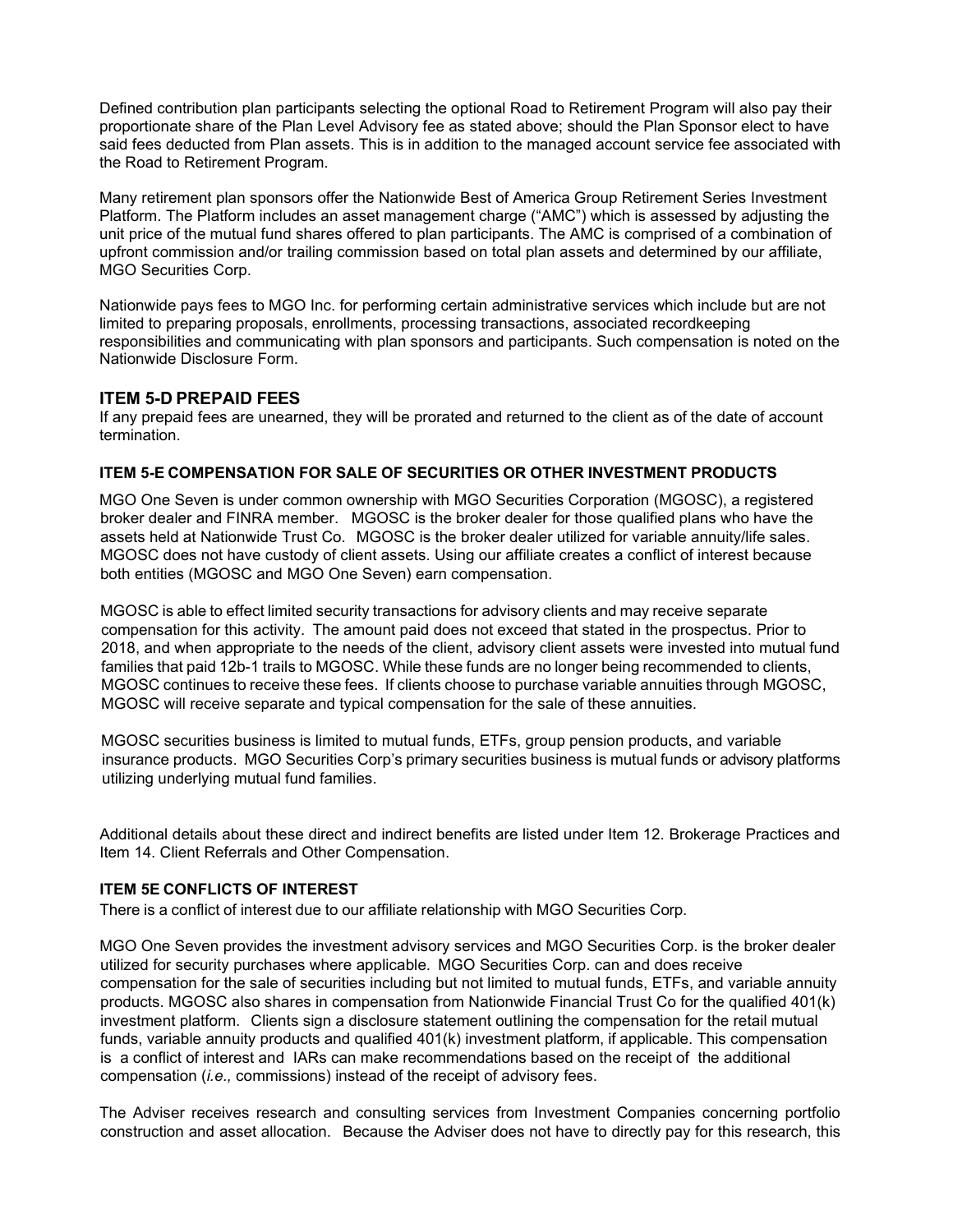arrangement can create an incentive for the Adviser to direct client investments in Investment Companies related securities or model portfolios based on an interest in receiving the research without having to directly pay for the same. Nonetheless, the Adviser evaluates portfolio management decisions carefully and makes decisions that the Adviser believes are in the best interest of clients. The Adviser believes it balances these considerations appropriately and the decisions are in the clients' best interests.

# **ITEM 5E BROKER DEALER OPTIONS**

If the client selects MGO One Seven and commissionable products are purchased (mutual funds, variable annuity/life and qualified plans using the Nationwide Trust Product) MGOSC will be the broker of record. MGO One Seven's policy allows several different broker dealer selections but IARs that were registered with MGOIA prior to the merger, are registered only with MGOSC.

# **ITEM 5E COMMISSIONS REVENUE/REDUCED ADVISORY FEE**

For qualified retirement plans MGO, Inc. reviews all sources of revenue (investment advisory, broker dealer revenue and when applicable plan administration) when determining the fee schedules/asset based trails applicable to these clients.

# **ITEM 6 PERFORMANCE-BASED FEE AND SIDE-BY-SIDE MANAGEMENT**

MGO One Seven does not charge performance based fees or participate in side-by-side management.

# **ITEM 7 – TYPES OF CLIENTS:**

MGO One Seven generally provides investment advice to the following types of clients: Individuals, Pension and Profit Sharing Plans, Trusts, Foundations and Corporate Accounts. It is recommended that clients have a minimum of \$15,000.00 to establish an investment account. We reserve the right to waive this minimum. Other programs offered by MGO One Seven are available with no minimum investment amount requirement.

# **ITEM 8 – METHODS OF ANALYSIS, INVESTMENT STRATEGIES AND RISK OF LOSS**

**A.** Our value based investment strategy is two-fold, involving technical analysis and fundamental analysis. The analysis is then incorporated into the theories of Nobel Prize winning economist Harry Markovitz as well as Nobel Prize winning economist William Sharpe to create a portfolio that maximizes return potential while minimizing portfolio risk based upon investor risk tolerance -or- incorporating Modern Portfolio Theory. In creating portfolios, fundamental analysis involves a proper identification of the market cycle. The stock market is cyclical in nature and while investor sentiment will never allow the market to prescribe to an exact science, equity asset classes will come into favor at different stages of the market cycle. From a market peak to a market low, there is always an asset class that is outperforming the overall market. MGO One Seven attempts to determine these asset classes.

Identifying the stages of a market cycle and overweighting the proper market sectors can aid in maximizing returns. Identifying stages in the market cycle involves evaluating the external market environment and properly gauging the attitude of investors. Fundamental analysis also takes into account the managers of the underlying investments. Appropriate manager tenure and the support of a skilled team of research analysts create funds that invest in the appropriate stocks with little stock overlap (stock overlap - holding the same stock in multiple portfolios, reducing diversification). Relying solely upon fundamental analysis does not give an accurate assessment of a portfolio.

Technical analysis is a cornerstone of prudent investing. MGO One Seven investment selections are based on:

Expense Ratio: Keeping the expenses of underlying funds in the portfolio within acceptable ranges of the appropriate benchmark.

Sharpe Ratio: Developed by Nobel Laureate William Sharpe, the Sharpe Ratio gauges whether a fund is generating an appropriate return based on the amount of risk that the fund has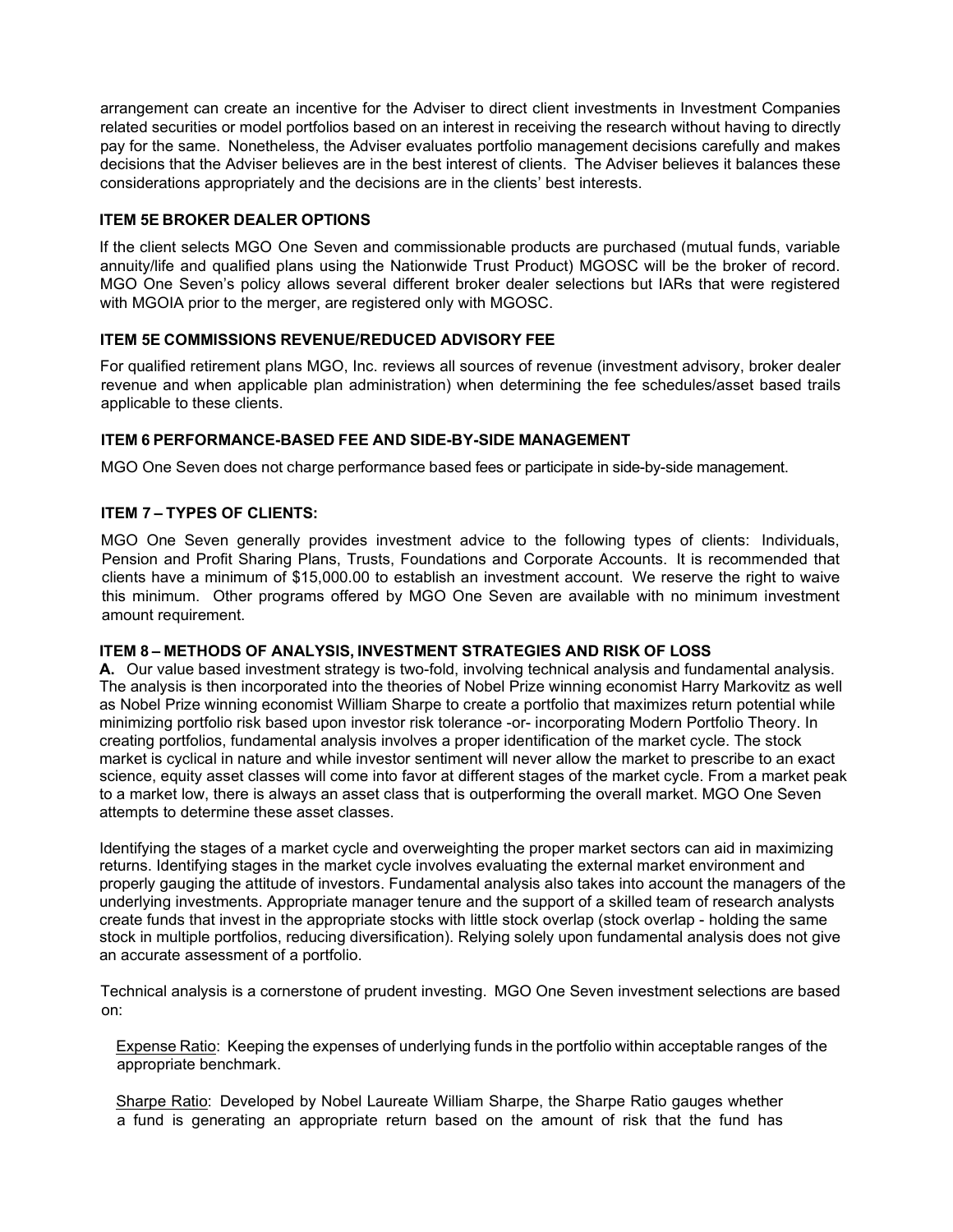undertaken.

Information Ratio: Quantifies the value added or subtracted by a fund's manager versus the appropriate benchmark.

Performance: The total underlying investment return over a group of historical periods.

Performance Consistency: Determining if long-term returns are consistent or skewed by one outstanding period of performance. Long term return consistency without style drift (*i.e.,*  investing in stocks of asset classes other than the specific asset class for which the fund is intended) is the hallmark of a good investment.

Selection Returns: A fund manager's performance relative to a benchmark.

Investing in securities involves risks including the loss of principal, market fluctuation, tax liabilities, and the like. Investors should consider all risks and read investment prospectus and literature prior to making an investment decision.

## **ITEM 8-B MATERIAL RISKS ASSOCIATED WITH ANALYSIS AND INVESTMENT STRATEGIES**

Fundamental analysis does not attempt to anticipate market movements. This presents a potential risk, as the price of a security can move up or down along with the overall market regardless of the economic and financial factors considered in evaluating the security. We attempt to mitigate this risk through mutual fund investments.

Technical analysis does not consider the underlying financial condition of a company. This presents a risk in that a poorly-managed or financially unsound company could underperform regardless of market movement. We attempt to mitigate the risk through mutual fund investment.

Mutual fund and/or ETF analysis: We look at the experience and track record of the manager of the mutual fund or ETF in an attempt to determine if that manager has demonstrated an ability to invest over a period of time and in different economic conditions. We also look at the underlying assets in a mutual fund or ETF in an attempt to determine if there is significant overlap in the underlying investments held in other fund in the client's portfolio. We also monitor the funds or ETFs in an attempt to determine if they are continuing to follow their stated investment strategy.

A risk of mutual fund and/or ETF analysis is that, as in all securities investments, past performance does not guarantee future results. A manager who has been successful may not be able to replicate that success in the future. In addition, as we do not control the underlying investments in a fund or ETF, managers of different funds held by the client could purchase the same security, increasing the risk to the client if that security were to fall in value. There is also a risk that a manager could deviate from the stated investment mandate or strategy of the fund or ETF, which could make the fund or ETF less suitable of the client's portfolio.

Investing in securities involves risks including the loss of principal, market fluctuation, tax liabilities, and the like. Investors should consider all risks and read investment prospectus and literature prior to making an investment decision.

## **ITEM 8C – SECURITIES PRIMARILY RECOMMENDED**

MGO One Seven investment portfolios and strategies are mainly comprised of retail mutual fund investments, laddered bond portfolios and separately managed accounts (SMAs) and ETF investments. Mutual fund and ETF investments involve the risk of market fluctuation, loss of principal, tax liabilities and the like. Risks specific to different types of mutual funds includes, but is not limited to interest rate risk, liquidity risk, market risk, inflation risk, currency risk and sociopolitical risk.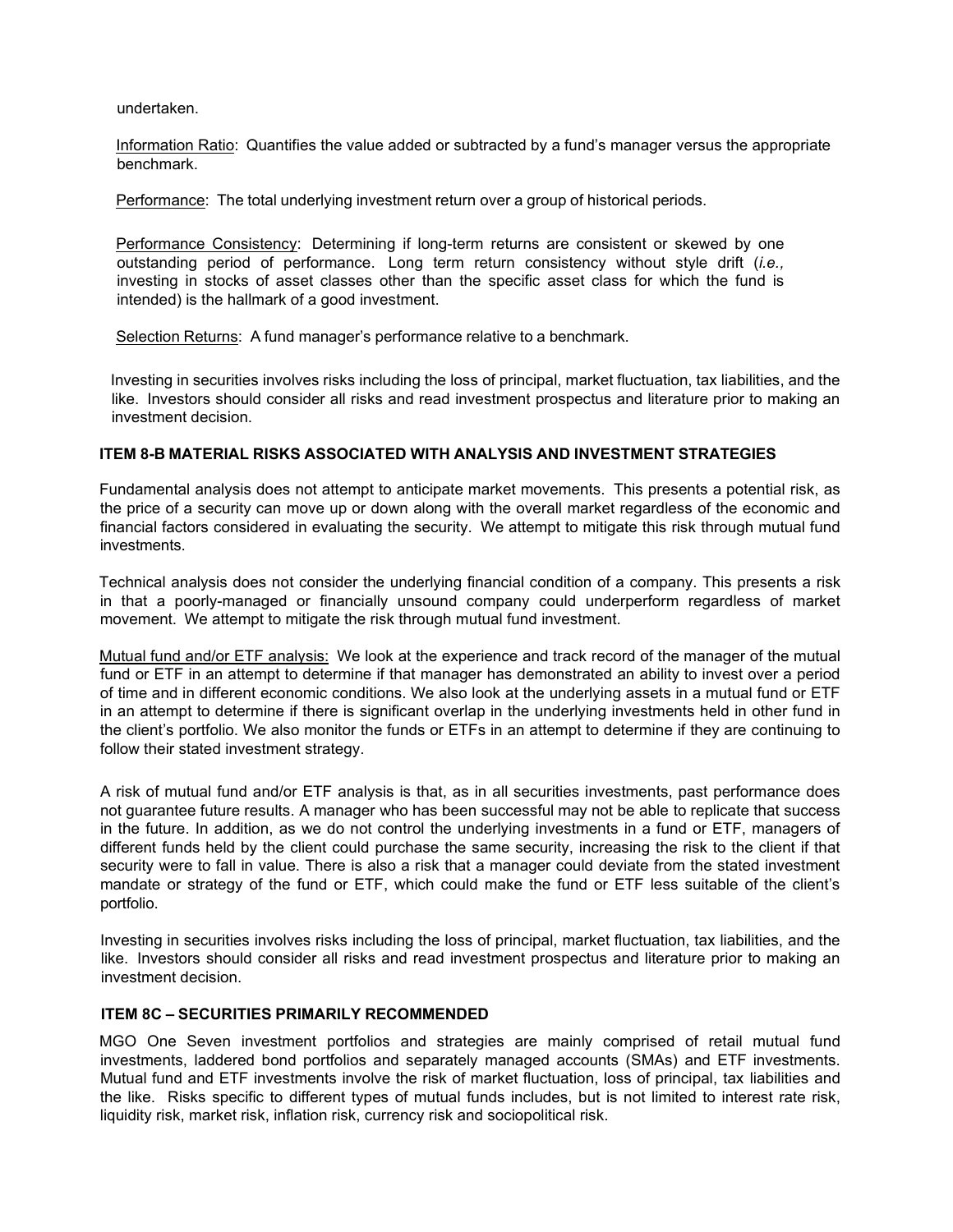Please see Item 8B regarding risks associated with these types of investments.

# **ITEM 9 – DISCIPLINARY INFORMATION**

There are no legal or disciplinary events that are material to a client's or prospective client's evaluation of our advisory business or the integrity of our management services.

# **ITEM 10 OTHER FINANCIAL INDUSTRY ACTIVITIES AND AFFILIATIONS**

### **AFFILIATED BROKER DEALER**

MGO Securities Corp. a registered broker dealer, member FINRA and SIPC is an affiliated firm of MGO One Seven and is under common ownership. Some managers and IARs of MGO One Seven are licensed with MGO Securities Corp. in a registered representative or principal capacity.

# **RELATIONSHIPS MATERIAL TO ADVISORY BUSINESS AND CONFLICTS OF INTEREST**

### **Insurance Recommendations**

Certain IARs of MGO One Seven serve as independent licensed insurance professionals. Implementations of insurance recommendations are separate and apart from an IAR's role with MGO One Seven. As an insurance professional, an IAR will receive customary commissions and other related revenues from the various insurance companies whose products they sell. IARs are not obligated to use the products of any particular insurance company. Commissions generated by insurance sales do not offset regular advisory fees. This causes a conflict of interest in recommending certain products of the insurance companies since the IAR can recommend a product based on the compensation they receive rather than what is needed by the client. Clients are under no obligation to implement any recommendations made by MGO One Seven or any of its IARs in their capacity as a licensed insurance professional or IAR.

Commissions will be received from the sale of insurance products. Insurance commissions for former IARs of MGOIA are paid to the insurance agency affiliate of MGO One Seven, MGO Inc. Insurance products utilized are based on the client objectives determined during initial and subsequent client meetings. MGOSC will receive insurance commissions from legacy holdings when a client retains MGO One Seven/MGOSC. IARs of the former entity We Are One Seven, LLC are paid their insurance commissions. Advisory fees will not be charged on insurance products for which commissions are received.

#### **Pension Consulting Services**

MGO Inc., an affiliate of MGO One Seven, provides pension consulting services. Advisory fees earned by MGO One Seven are separate from and in addition to the administrative fees charged by MGO Inc.

# **RECOMMENDATION OF OTHER INVESTMENT ADVISORS**

We may recommend that you use an Independent Manager based on your needs and suitability. We will not receive separate compensation, directly or indirectly, from the Independent Manager for recommending that you use their services. Moreover, we do not have any other business relationships with the recommended Independent Manager. Refer to Item 4, *Advisory Business* for additional disclosures on this topic. Further detail is provided on these programs in our Disclosure Brochure for "former One Seven programs".

#### **Other Financial Industry Activities**

#### **Advisor Panel Disclosure**

MGO One Seven serves on the TD Ameritrade Institutional Advisor Panel ("Panel"). The Panel consists of approximately thirty (30) independent investment advisers that advise TD Ameritrade Institutional ("TDA Institutional") on issues relevant to the independent advisor community. The Panel meets in person on average three to four times per year and conducts periodic conference calls on an as needed basis. Investment advisors are appointed to serve on the Panel for three‐year terms by TDA Institutional senior management. An investment adviser may serve longer than three years if appointed to additional terms by TDA Institutional senior management. At times, Panel members are provided confidential information about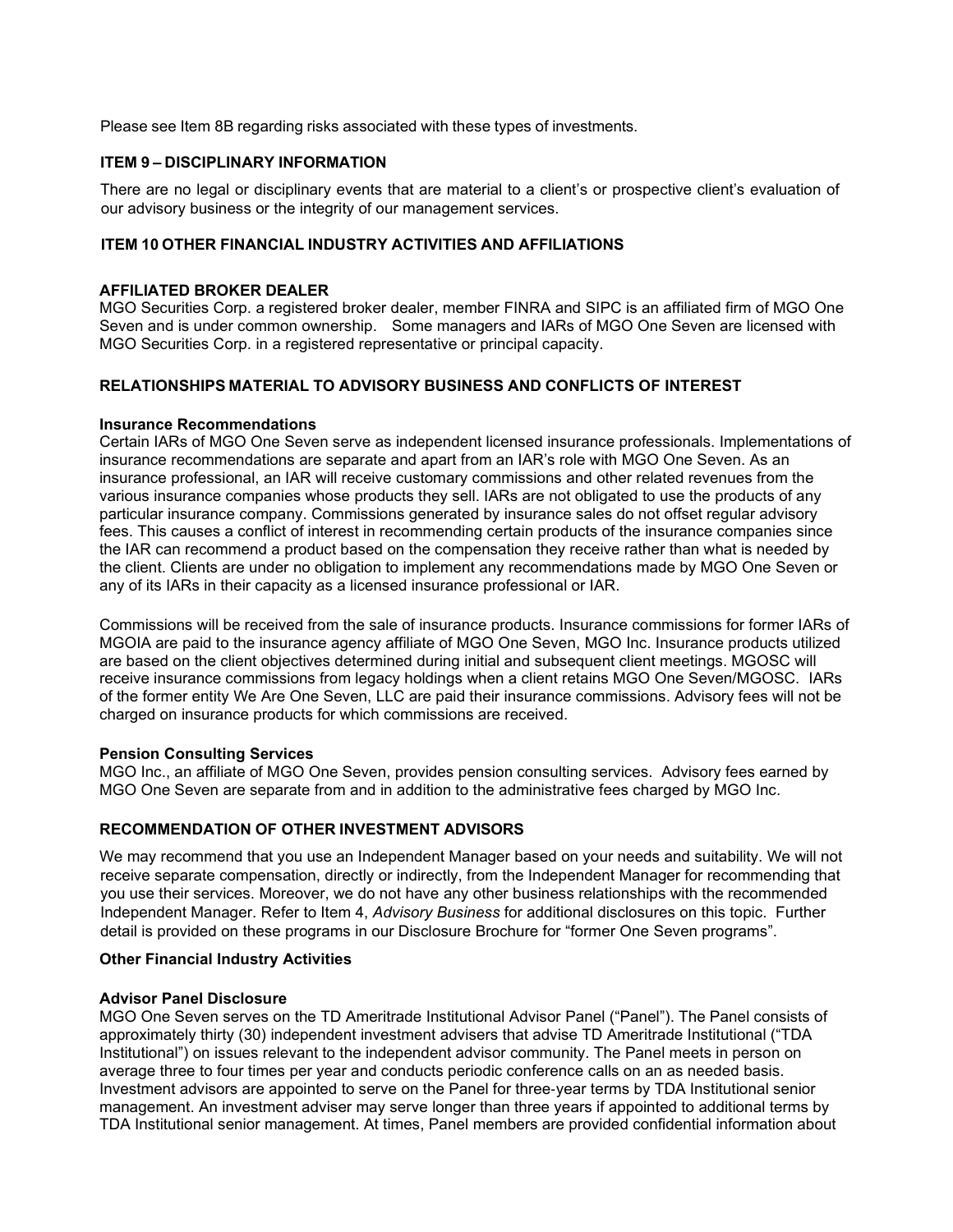TDA Institutional initiatives. Panel members are required to sign confidentiality agreements. TD Ameritrade, Inc. ("TD Ameritrade") does not compensate Panel members. However, TD Ameritrade pays or reimburses Registrant for the travel, lodging and meal expenses Registrant incurs in attending Panel meetings. The benefits received by MGO One Seven or its personnel by serving on the Panel do not depend on the amount of brokerage transactions directed to TD Ameritrade. Clients should be aware, however, that the receipt of economic benefits by MGO One Seven or its related persons in and of itself creates a conflict of interest and may indirectly influence Registrant's recommendation of TD Ameritrade for custody and brokerage services.

## **Everglades Global Opportunities Fund LP, Everglades Digital Assets Fund LP & OA Digital Fund LP**

MGO One Seven's IAR, Mr. Kenneth Arnold, also serves as a portfolio manager and principal officer of private investment funds called the Everglades Global Opportunities Fund LP, Everglades Digital Assets Fund LP and OA Digital Fund LP (the "Funds"). IARs of MGO One Seven may recommend that Clients and prospective clients of MGO One Seven invest in the Funds. Clients and prospective clients that are offered to invest in the Funds shall be provided with the Funds' private placement memorandum and related documents that provide a full description of the investment approach, business practices, fees and risks associated with an investment in the Funds. Clients are not obligated to invest in the Funds. To mitigate the conflict of interest associated with this outside activity, no additional ongoing investment advisory fees are charged on assets that are invested in the Funds.

## **R&D Tax Credit Services**

MGO One Seven d/b/a Ironclad Wealth Management ("Ironclad") makes referrals to SR Tax Solutions LLC ("SR Tax") for which Patrick Moore (through Ironclad) receives non-advisory fees from SR Tax. SR Tax provides Federal R&D Tax Credit services. This practice presents a conflict of interest as Patrick Moore has an incentive to recommend SR Tax for the purpose of generating additional non-advisory fees for himself rather than solely based on client needs. Clients are under no obligation, contractually or otherwise, to utilize the services of SR Tax. MGO One Seven has no ownership affiliation and is independent from SR Tax.

### **Student Loan Consolidation and Refinancing**

John Conry, an IAR, of MGO One Seven makes referrals to Splash Financial for which John Conry receives non-advisory fees from Splash Financial. Splash Financial provides student loan consolidation and refinancing services. This practice presents a conflict of interest as John Conry has an incentive to recommend Splash Financial for the purpose of generating non-advisory fees rather than solely based on client needs. Clients are under no obligation, contractually or otherwise, to utilize the services of Splash Financial. MGO One Seven has no ownership affiliation with and is independent from Splash Financial.

#### **College Funding Evolution**

Persons providing investment advice on behalf of our firm provide college financial consulting services through College Funding Evolution. Fees earned by IARs in this capacity are separate and in addition to MGO One Seven's advisory fees. This practice presents a conflict of interest as the IAR may have an incentive to recommend these services for the purpose of generating commissions rather than solely based on client needs. Clients are under no obligation, contractually or otherwise, to utilize these services through any person affiliated with MGO One Seven. Ronald S. Gross, the CEO of MGO One Seven, has an ownership interest in College Funding Evolution.

# **ITEM 11 – CODE OF ETHICS, PARTICIPATION OR INTEREST IN CLIENT TRANSACTIONS AND PERSONAL TRADING**

## **A. Code of Ethics**

MGO One Seven has implemented a Code of Ethics that defines our fiduciary commitment to each Client. This Code of Ethics applies to all persons associated with MGO One Seven (our "Supervised Persons"). The Code of Ethics was developed to provide general ethical guidelines and specific instructions regarding our duties to you, our Client. MGO One Seven and its Supervised Persons owe a duty of loyalty, fairness and good faith towards each Client. It is the obligation of our Supervised Persons to adhere not only to the specific provisions of the Code, but also to the general principles that guide the Code. The Code of Ethics covers a range of topics that address ethics and conflicts of interest. To request a copy of our Code of Ethics, please contact us at (216) 771-4242.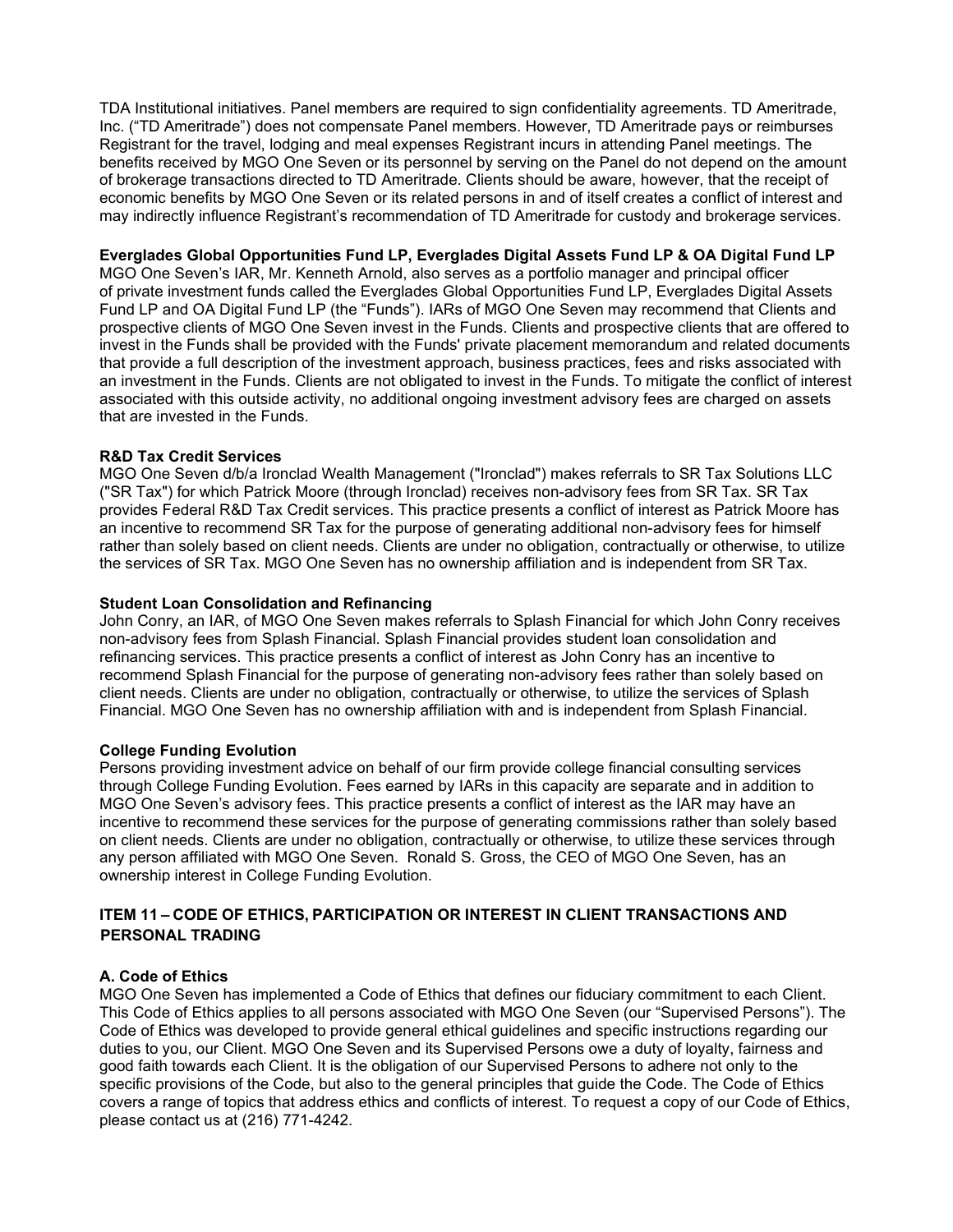# **B. Personal Trading with Material Interest**

MGO One Seven allows our Supervised Persons to purchase or sell the same securities that may be recommended to and purchased on behalf of Clients. MGO One Seven does not act as principal in any transactions. In addition, the Adviser does not act as the general partner of a fund, or advise an investment company. However, one of MGO One Seven's Advisory Persons, Mr. Kenneth Arnold, in his separate capacity, also serves as a portfolio manager and principal officer of private investment funds called the Everglades Global Opportunities Fund LP, Everglades Digital Assets Fund LP and OA Digital Fund LP (the "Funds"). Clients are not obligated to invest in the Funds. To mitigate the conflict of interest associated with this outside activity, the Advisor will not charge an additional ongoing investment advisory fee on assets that are invested in the Funds.

# **C. Personal Trading in Same Securities as Clients**

MGO One Seven allows our Supervised Persons to purchase or sell the same securities that may be recommended to and purchased on behalf of Clients. Owning the same securities, we recommend (purchase or sell) to you presents a conflict of interest that, as fiduciaries, we must disclose to you and mitigate through policies and procedures. As noted above, we have adopted, consistent with Section 204A of the Investment Advisers Act of 1940, a Code of Ethics which addresses insider trading (material non-public information controls) and personal securities reporting procedures. When trading for personal accounts, Supervised Persons of MGO One Seven may have a conflict of interest if trading in the same securities. The fiduciary duty to act in the best interest of its Clients can potentially be violated if personal trades are made with more advantageous terms than Client trades, or by trading based on material non-public information. This risk is mitigated by MGO One Seven requiring reporting of personal securities trades by its Supervised Persons for review by the CCO or his delegate. We have also adopted written policies and procedures to detect the misuse of material, non-public information.

# **D. Personal Trading at Same Time as Client**

While MGO One Seven allows our Supervised Persons to purchase or sell the same securities that may be recommended to and purchased on behalf of Clients, such trades are typically aggregated with Client orders or traded afterwards. At no time will MGO One Seven, or any Supervised Person of MGO One Seven, transact in any security to the detriment of any Client.

## **Error Committee**

The Investment committee meets weekly and any errors identified by the firm are discussed. The error committee will consider the 1) nature and cause of the error 2) whether the client has been disadvantaged by the error and 3) suitability of the allocations resulting from the error. We will notify our clients of errors caused by MGO One Seven that resulted in a loss. MGO One Seven will offset any losses against gains resulting from the same error and generally MGO One Seven will credit the clients next advisory fee invoice for the amount of the loss determined by the error committee to be MGO One Seven's responsibility. In cases where MGO One Seven determines it is not appropriate to credit advisory fees, MGO One Seven will issue a check for the amount of the loss to be deposited into the client's account or under some circumstances the check will be sent directly to the client.

# **ITEM 12A - BROKERAGE PRACTICES**

## **A. Recommendation of a Custodian**

MGO One Seven does not have discretionary authority to select the broker-dealer/custodian for custody and execution services. The Client will engage the broker-dealer/custodian (herein the "Custodian") to safeguard Client assets and authorize MGO One Seven to direct trades to the Custodian as agreed in the investment advisory agreement and separate account opening forms of the Custodian. Further, MGO One Seven will recommend the Custodian and assist with the paperwork for establishing the account(s). MGO One Seven does not have the discretionary authority to negotiate commissions on behalf of our Clients on a trade-bytrade basis. Certain Clients may also have accounts held at other custodians away from the Client's Custodian. The Client may authorize the Adviser to provide advisory services with respect to those accounts, pursuant to the terms of the investment advisory agreement.

In certain instances, the Client may also authorize the Adviser to trade securities away from the Custodian and arrange for delivery of these securities to the Client's account(s) at the Custodian. For such "trade-away"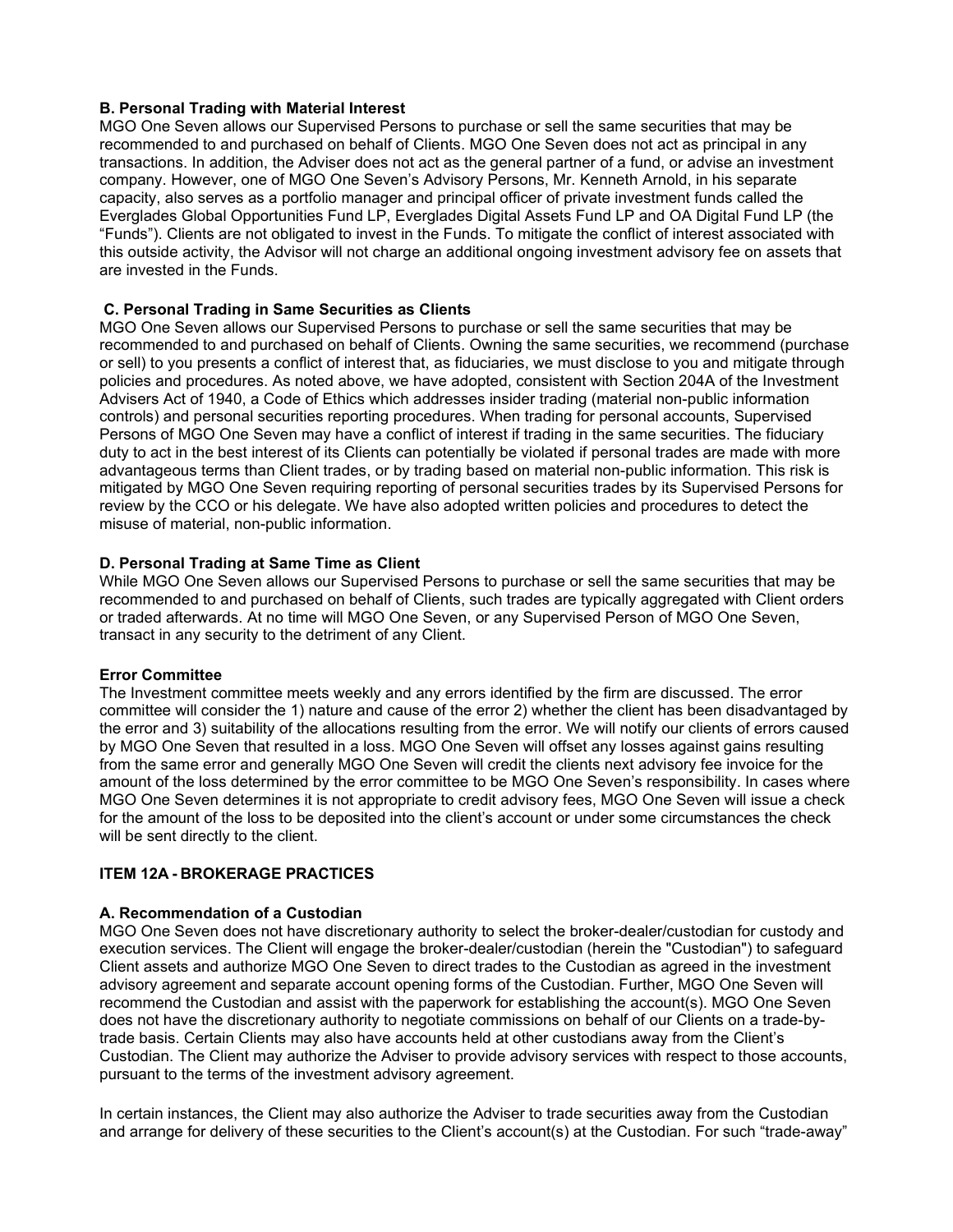arrangements, the Custodian will charge a separate trade-away fee in addition to the securities commissions. These trade-away fees are in addition to any commissions and other brokerage fees charged by the executing broker-dealer.

Clients are not obligated to use the Custodian recommend by MGO One Seven, however, the selection of another custodian may impair the ability for MGO One Seven to effectively manage Client accounts. MGO One Seven will generally recommend that Clients establish their account(s) at either:

- TD Ameritrade Institutional, a division of TD Ameritrade Inc., member FINRA/SIPC ("TD Ameritrade")
- Charles Schwab & Co., Inc. ("Schwab"), member FINRA/SIPC
- Raymond James & Associates, Inc. ("Raymond James"), member New York Stock Exchange/SIPC or
- Axos Advisor Services, a joint service offering from Axos Clearing, a subsidiary of Axos Financial (NYSE: AX) ("Axos") and Axos Bank. Axos Clearing LLC, member FINRA and SIPC.

TD Ameritrade, Schwab, Axos, and Raymond James are unaffiliated SEC-registered broker-dealers and FINRA members. TD Ameritrade, Schwab, Axos or Raymond James will serve as the Client's "qualified custodian". MGO One Seven maintains an institutional relationship with TD Ameritrade, Schwab, Axos and Raymond James, and receives economic and non-economic benefits from these Custodians. Please see Item 14 below.

We seek to recommend a Custodian that will hold your assets and execute transactions on terms that are, overall, the most favorable compared to other available providers and their services. We consider various factors, including:

- Capability to buy and sell securities for your account itself or to facilitate such services.
- The likelihood that your trades will be executed.
- Availability of investment research and tools.
- Overall quality of services.
- Competitiveness of price.
- Reputation, financial strength, and stability.
- Existing relationship with our firm and our other clients.

Following are additional details regarding the brokerage practices of the Adviser:

*1. Soft Dollars -* Soft dollars are revenue programs offered by broker-dealers whereby an adviser enters into an agreement to place security trades with the broker in exchange for research and other services. MGO One Seven does not participate in soft dollar programs sponsored or offered by any broker-dealer. However, the Adviser does receive certain economic benefits from the Custodians as detailed in Item 14 below.

*2. Brokerage Referrals -* MGO One Seven does not receive client referrals from our custodians.

*3. Directed Brokerage –* MGO One Seven does not allow directed brokerage in most circumstances. The IAR will recommend a qualified custodian for the client to select but the ultimate decision is with the client. In some cases if the client does not wish to use one of our recommended custodians, the client may not be able to work with MGO One Seven. The Adviser will not engage in any principal transactions (*i.e.,* , trade of any security from or to the Adviser's own account) or cross transactions with other Client accounts (*i.e.,* , purchase of a security into one Client account from another Client's account(s)).

## **Best Execution**

We are not required to select the broker or dealer that charges the lowest transaction cost, even if that broker provides execution quality comparable to other brokers or dealers. Although we are not required to execute all trades through one of our selected custodians, we have determined that these custodians execute most trades consistent with our duty to seek best execution of your trades. Best execution means the most favorable terms for a transaction based on all relevant factors, including those listed above. By using another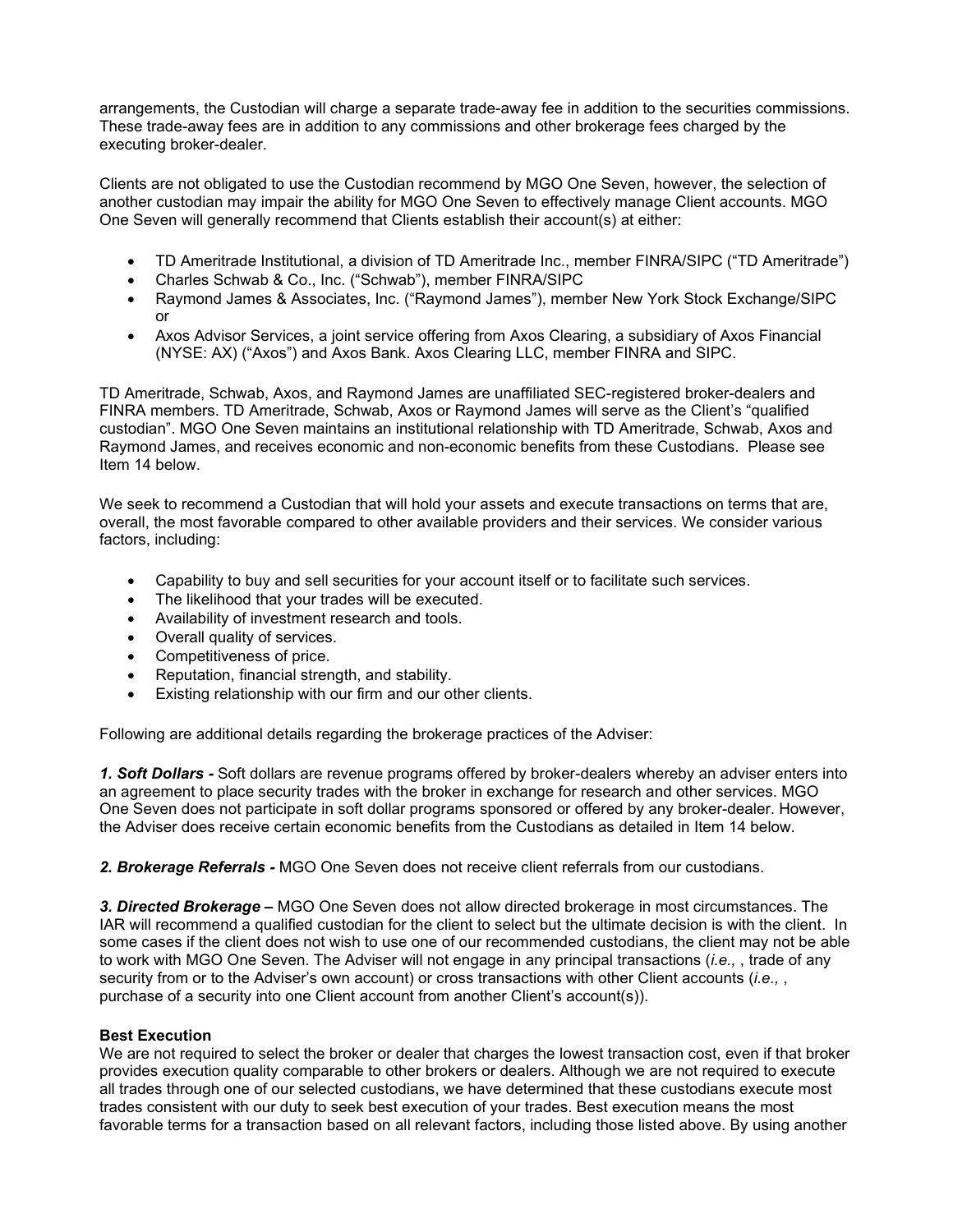broker or dealer you may pay lower or higher Transaction Fees.

### **TD Ameritrade Institutional**

We participate in the institutional adviser program (the "Program") offered by TD Ameritrade Institutional. TD Ameritrade Institutional is a division of TD Ameritrade Inc., member FINRA/SIPC ("TD Ameritrade"), an unaffiliated SEC-registered broker-dealer and FINRA member. TD Ameritrade offers to independent investment advisors services which include custody of securities, trade execution, clearance and settlement of transactions. We receive some benefits from TD Ameritrade through our participation in the Program.

There is no direct link between our participation in the program and the investment advice we give to Clients, although we receive economic benefits through our participation in the program that are typically not available to TD Ameritrade retail investors. These benefits include the following products and services (provided without cost or at a discount): receipt of duplicate Client statements and confirmations; research related products and tools; consulting services; access to a trading desk serving Adviser participants; access to aggregated trading (which provides the ability to aggregate securities transactions for execution and then allocate the appropriate shares to Client accounts); the ability to have advisory fees deducted directly from Client accounts; access to an electronic communications network for Client order entry and account information; access to mutual funds with no transaction fees and to certain institutional money managers; and discounts on compliance, marketing, research, technology, and practice management products or services provided to us by third party vendors. From time to time, TD Ameritrade pays for business consulting and professional services received by our related persons. These products or services assist in managing and administering Client accounts, including accounts not maintained at TD Ameritrade. Other services made available by TD Ameritrade are intended to help us manage and further develop our business enterprise. The benefits received by us or our personnel through participation in the program do not depend on the amount of brokerage transactions directed to TD Ameritrade. As part of its fiduciary duties to clients, wed endeavors at all times to put the interests of its clients first. Clients should be aware, however, that the receipt of economic benefits by us or related persons in and of itself creates a conflict of interest and may indirectly influence our recommendation of TD Ameritrade for custody and brokerage services.

## **Schwab - Your Custody and Brokerage Costs**

For our clients' accounts it maintains, Schwab generally does not charge you separately for custody services but is compensated by charging you commissions or other fees on trades that it executes or that settle into your Schwab account. Schwab's commission rates and/or asset-based fees applicable to our client accounts were negotiated based on our commitment to maintain \$250 million of our clients' assets statement equity in accounts at Schwab. This commitment benefits you because the overall commission rates and/or assetbased fees you pay are lower than they would be if we had not made the commitment. In addition to commission rates and/or asset-based fees Schwab charges you a flat dollar amount as a "prime broker" or "trade away" fee for each trade that we have executed by a different broker-dealer but where the securities bought or the funds from the securities sold are deposited (settled) into your Schwab account. These fees are in addition to the commissions or other compensation you pay the executing broker-dealer. Because of this, in order to minimize your trading costs, we have Schwab execute most trades for your account.

Effective October 7, 2019, Schwab eliminated commissions for online trades of U.S. equities, ETFs and options (subject to \$0.65 per contract fee). We encourage you to review Schwab's pricing to compare the total costs of entering into a wrap fee arrangement versus a non-wrap arrangement. You will still incur commissions and fees for certain types of transactions in a non-wrap fee arrangement. To see what you would pay for transactions in a non-wrap account please refer to Schwab's most recent pricing schedules available at [www.schwab.com/aspricingguide](https://urldefense.proofpoint.com/v2/url?u=https-3A__nam02.safelinks.protection.outlook.com_-3Furl-3Dhttp-253A-252F-252Fwww.schwab.com-252Faspricingguide-26data-3D02-257C01-257Cdarlene.duncan-2540dm.investments-257Cb50f7d8074724d97b2ee08d769203f26-257C7b40344bdc1c4ec1b024addf86602e10-257C0-257C0-257C637093459527133305-26sdata-3DT8UFcdR9FjlXiZxQyDbVeOzAW37zJYeJwkmptuhp-252FgM-253D-26reserved-3D0&d=DwMFAg&c=A6XMocl_FPns4glHZfOYqg&r=phh_YD3x8Mtjop9YlvvG-FrDQZiM2LEos5PJubzn0kQ&m=cpOXpEdnG2JIfOdwBsH0uuysb2VPKdBdospfpe9XM_E&s=ZizNckb2aZe1bI55nVtvaj_YAyV0RudtQYkOgQwYqJY&e=)**.**

## *Schwab Advisor Services*

Schwab Advisor Services serves independent investment advisory firms like us. They provide us and our clients with access to its institutional brokerage platform – trading, custody, reporting and related services – many of which are not typically available to Schwab retail customers. Schwab also makes available various support services. Some of those services help us manage or administer our clients' accounts while others help us manage and grow our business. Schwab's support services are generally available on an unsolicited basis (we don't have to request them) and at no charge to us.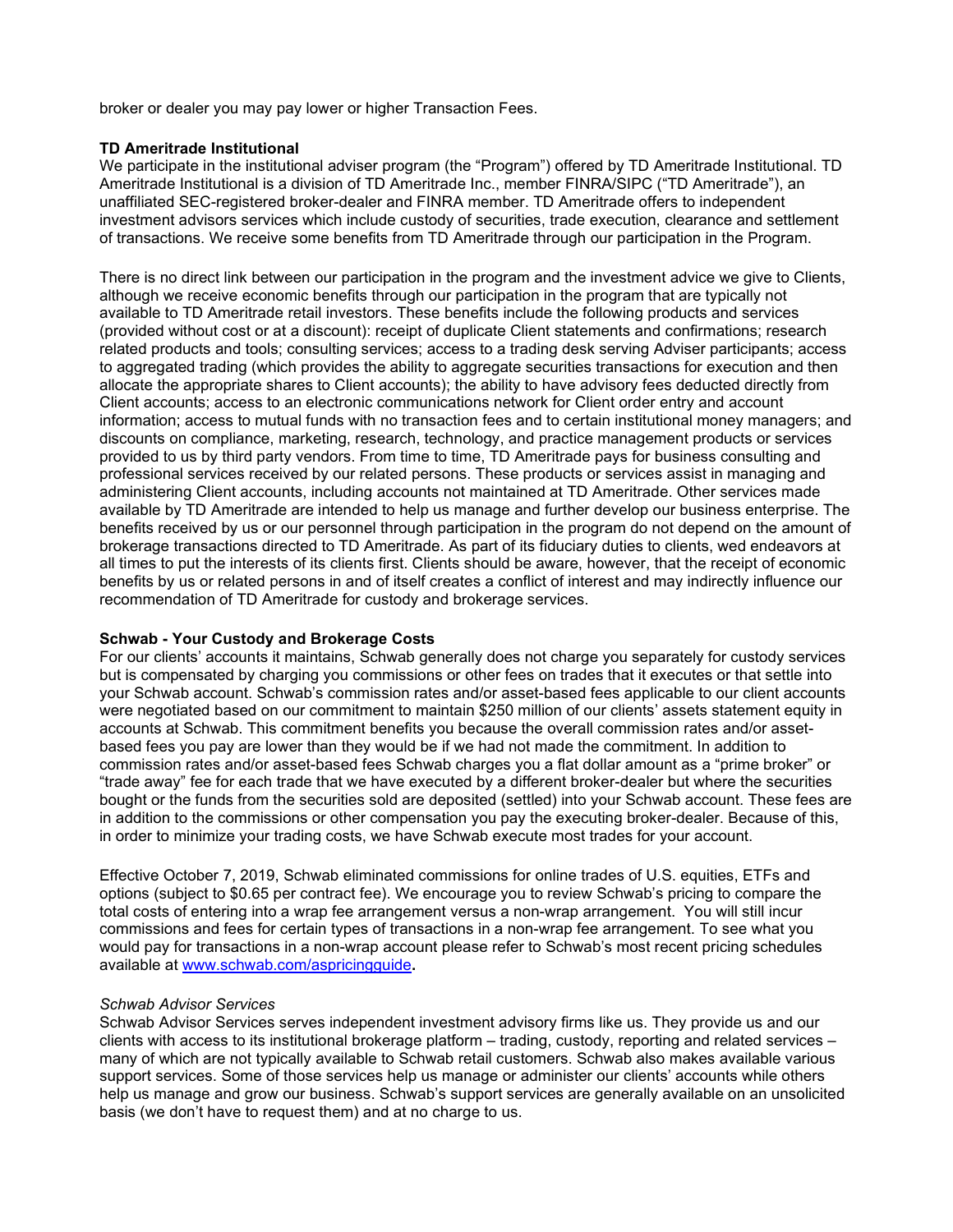## Services that Benefit You

Schwab's institutional brokerage services include access to a broad range of investment products, execution of securities transactions, and custody of client assets. The investment products available through Schwab include some to which we might not otherwise have access or that would require a significantly higher minimum initial investment by our clients. Schwab's services described in this paragraph generally benefit you and your account.

# Services that May Not Directly Benefit You

Schwab also makes available to us other products and services that benefit us but may not directly benefit you or your account. These products and services assist us in managing and administering our clients' accounts. They include investment research, both Schwab's own and that of third parties. We may use this research to service all or some substantial number of our clients' accounts, including accounts not maintained at Schwab. In addition to investment research, Schwab also makes available software and other technology that:

- provide access to client account data (such as duplicate trade confirmations and account statements);
- facilitate trade execution and allocate aggregated trade orders for multiple client accounts;
- provide pricing and other market data; facilitate payment of our fees from our clients' accounts; and
- assist with back-office functions, recordkeeping and client reporting.

# Services that Generally Benefit Only Us

Schwab also offers other services intended to help us manage and further develop our business enterprise. These services include:

- educational conferences and events;
- technology, compliance, legal, and business consulting;
- publications and conferences on practice management and business succession;
- access to employee benefits providers, human capital consultants and insurance providers;
- discount of up to \$4,250 on PortfolioCenter® Reporting Software.

Schwab may provide some of these services itself. In other cases, it will arrange for third-party vendors to provide the services to us. Schwab may also discount or waive its fees for some of these services or pay all or a part of a third party's fees. Schwab may also provide us with other benefits such as occasional business entertainment of our personnel.

## **Our Interest in Schwab's Services**

The availability of these services from Schwab benefits us because we do not have to produce or purchase them. These services may give us an incentive to recommend that you maintain your account with Schwab based on our interest in receiving Schwab's services that benefit our business rather than based on your interest in receiving the best value in custody services and the most favorable execution of your transactions. This is a conflict of interest. We believe, however, that our selection of Schwab as custodian and broker is in the best interests of our clients. It is primarily supported by the scope, quality and price of Schwab's services (based on the factors discussed above – see "The Custodian and Broker We Use") and not Schwab's services that benefit only us. We do not believe that maintaining our client's assets at Schwab for services presents a material conflict of interest.

## **Raymond James & Associates, Inc., RIA & Custody Services Division**

MGO One Seven has established an institutional relationship with Raymond James to assist the Adviser in managing Client accounts. Access to the Raymond James RIA & Custody Services Division is provided at no charge to the Adviser. The Adviser receives access to software and related support with minimal cost because the Adviser renders investment management services to Clients that maintain assets at Raymond James. The software and related systems support may benefit the Adviser, but not its Clients directly. In fulfilling its duties to its Clients, the Adviser endeavors at all times to put the interests of its Clients first.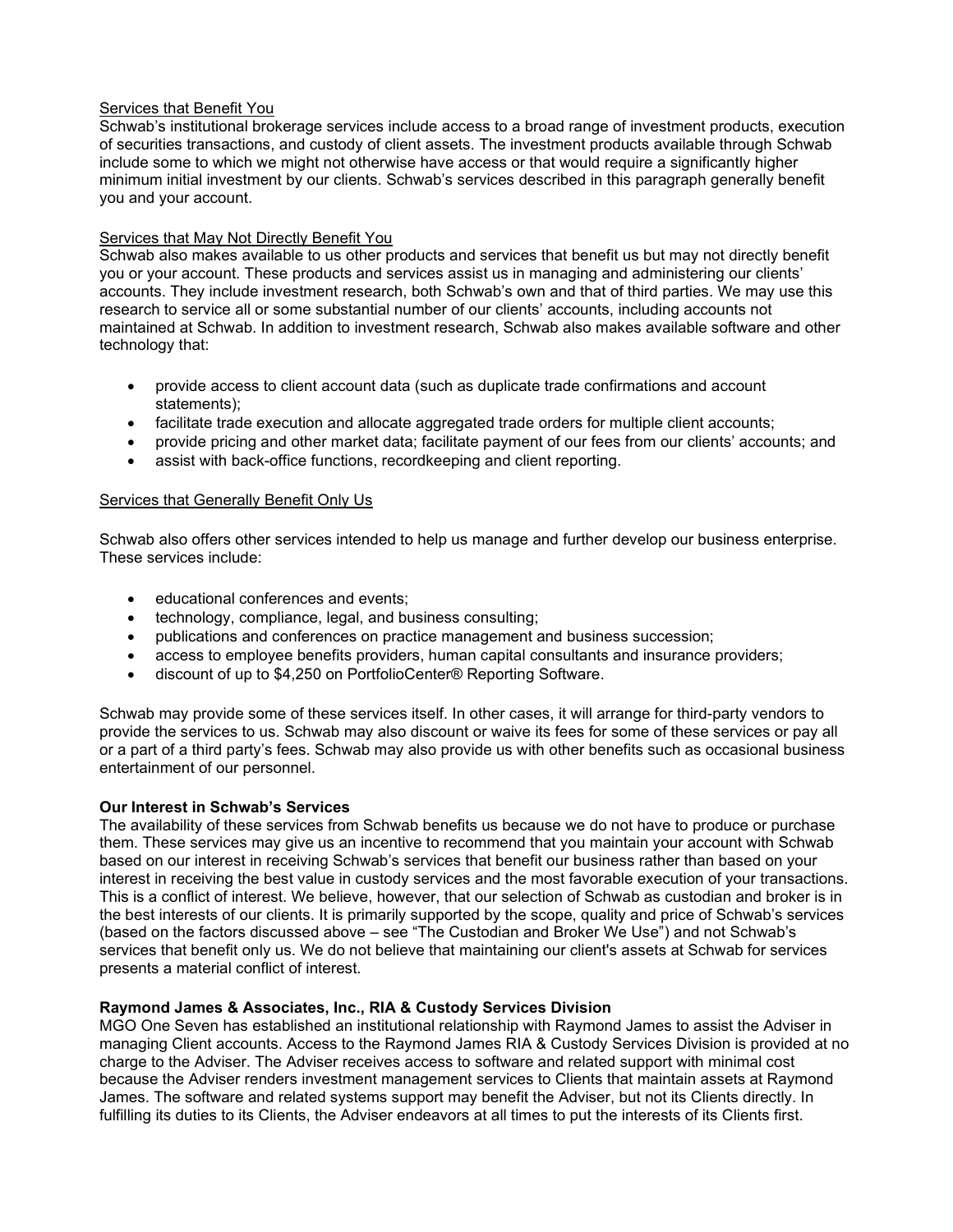Additionally, the Adviser may receive the following benefits from the Raymond James platform: receipt of duplicate Client confirmations and bundled duplicate statements; access to a trading desk that exclusively services its institutional participants; access to block trading which provides the ability to aggregate securities transactions and then allocate the appropriate shares to Client accounts; access to research; and access to an electronic communication network for Client order entry and account information.

# **B. Aggregating and Allocating Trades**

The Adviser, at its sole discretion, may or may not aggregate securities trades. In trading for Client accounts, the Adviser seeks to obtain the most favorable net results taking into account such factors as 1) price, 2) size of order, 3) difficulty of execution, 4) confidentiality and 5) skill required of the Custodian. MGO One Seven will execute its transactions through the Custodian as authorized by the Client. MGO One Seven may aggregate orders when securities are purchased or sold through the same Custodian for multiple discretionary accounts. If an aggregated order cannot be executed in full at the same price or time, the securities actually purchased or sold by the close of each business day must be allocated in a manner that is consistent with the initial pre-allocation or other written statement. This must be done in a way that does not consistently advantage or disadvantage particular Client accounts.

# **ITEM 13 – REVIEW OF ACCOUNTS**

# **A. Frequency of Reviews**

Securities in Client accounts are monitored on a regular and continuous basis by the Account's IAR. Formal reviews are the responsibility of the Investment Adviser Representative assigned to the Client and are generally conducted at least annually or more or less frequently depending on the needs of the Client. The CCO or his delegate will conduct periodic testing to ensure that reviews have been conducted and are properly documented. On-going financial planning engagements are reviewed at least annually, as per the terms of the financial planning agreement.

# **B. Causes for Reviews**

In addition to the investment monitoring noted in Item 13.A., each Client account shall be reviewed at least annually. Reviews may be conducted more or less frequently at the Client's request. Accounts may be reviewed as a result of major changes in economic conditions, known changes in the Client's financial situation, and/or large deposits or withdrawals in the Client's account(s). The Client is encouraged to notify MGO One Seven if changes occur in the Client's personal financial situation that might adversely affect the Client's investment plan. Additional reviews may be triggered by material market, economic or political events.

# **C. Review Reports**

The Client will receive brokerage statements no less than quarterly from the Custodian. These brokerage statements are sent directly from the custodian to the Client. The Client may also establish electronic access to the Custodian's website so that the Client may view these reports and their account activity. Client brokerage statements will include all positions, transactions and fees relating to the Client's account(s). The Advisor may also provide Clients with periodic reports regarding their holdings, allocations, and performance.

Some clients receive a written report quarterly and may include (but is not limited to) investment performance, investment allocations, capital gains, capital appreciation, advisory fees, contributions and distributions. Written quarterly reports are typically provided to those clients who hold assets with TD Ameritrade or Axos in the amount of \$1 million or more. These individuals may hold other assets outside of TD Ameritrade and Axos which could be referenced on the quarterly report. There may be some clients who will receive a quarterly report with values under \$1 million. All clients will receive a written quarterly or monthly statement from the custodian.

# **ITEM 14 – CLIENT REFERRALS AND COMPENSATION**

# **A. Compensation Received by MGO One Seven**

As noted throughout this Disclosure Brochure, IARs may also be registered representatives of FFS, IAA, or MGO Securities Corp. and/or licensed insurance professionals. For information on the conflicts of interest this presents, and how we address these conflicts, please refer to Item 10.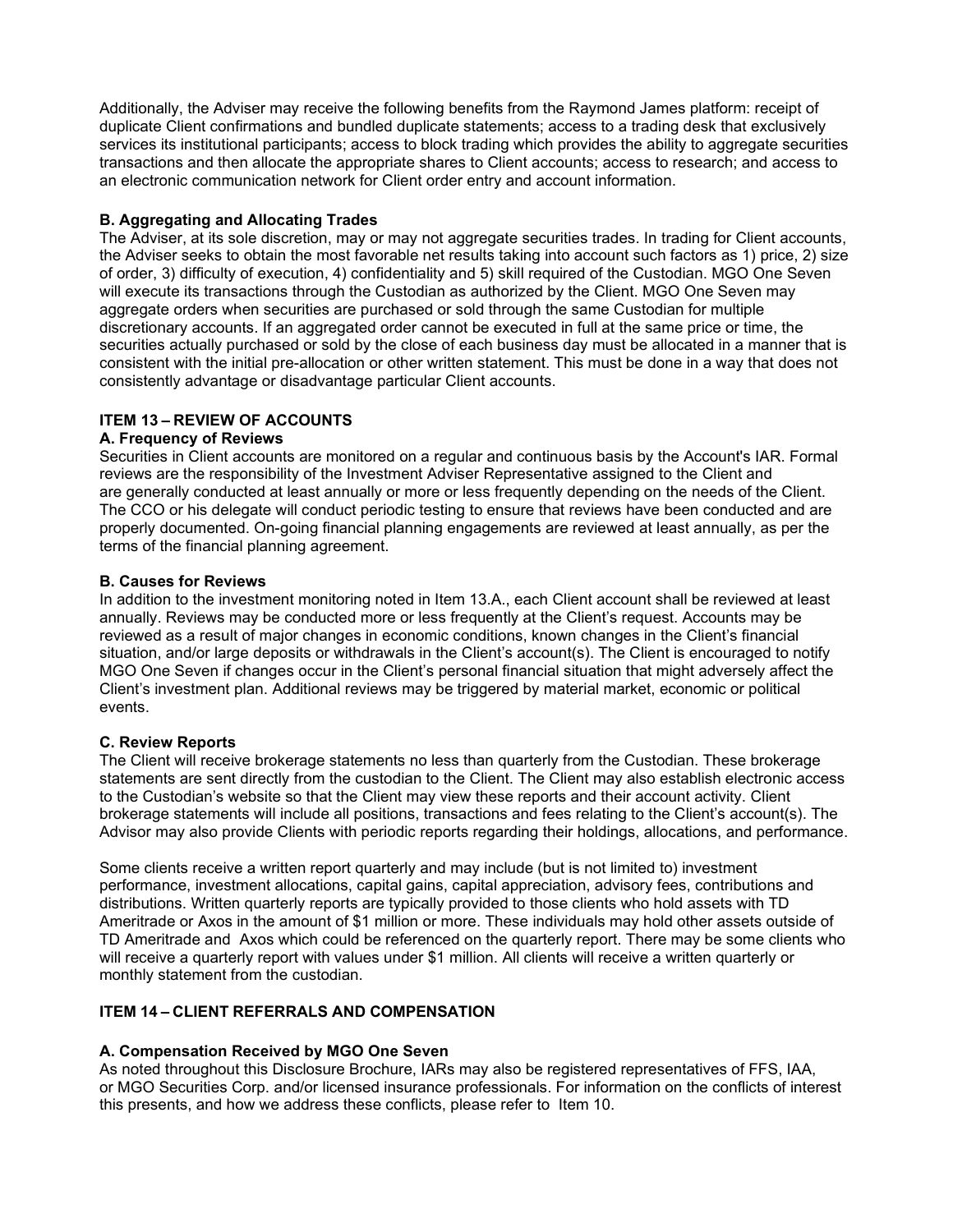### **Other Compensation We Receive for Client Referrals**

We do receive compensation as a solicitor from certain firms (including Monday Matson, The Pacific Financial Group and Crystal Capital) for referring clients to them. This arrangement will not cause you to pay more in advisory fees than you would otherwise pay had there been no solicitor's compensation paid to MGO One Seven. All referral fees paid to our firm represent a portion of the fees actually charged to you by these firms for their investment advisory services. New clients with similar assets that are not referred by us pay the same price as our clients.

#### *Compensation We Pay for Client Referrals*

We directly compensate non-employee (outside) consultants, individuals, and/or entities (solicitors) for client referrals. In order to receive a cash referral fee from us, solicitors must comply with the requirements of the jurisdictions in which they operate. If you were referred to us by a solicitor, you should have received a copy of this brochure along with the solicitor's disclosure statement at the time of the referral. If you become a client, the solicitor that referred you to us will receive either a one-time fixed referral fee at the time you enter into an advisory agreement with us or a percentage of the advisory fee you pay us for as long as you are our client, or until such time as our agreement with the solicitor expires. You will not pay additional fees because of this referral arrangement. Referral fees paid to a solicitor are contingent upon your entering into an advisory agreement with us. Therefore, a solicitor has a financial incentive to recommend us to you for advisory services. This creates a conflict of interest; however, you are not obligated to retain us for advisory services. Comparable services and/or lower fees may be available through other firms.

Solicitors that refer business to more than one investment adviser may have a financial incentive to recommend advisers with more favorable compensation arrangements. We request that our solicitors disclose to you whether multiple referral relationships exist and that comparable services may be available from other advisers for lower fees and/or where the solicitor's compensation is less favorable.

#### Participation in Institutional Advisor Platforms (Raymond James)

In order to help facilitate the transition of MGO One Seven clients to Raymond James' custodial platform MGO One Seven, along with its Investment Adviser Representatives, received transition support from Raymond James in the form of a loan, which is forgiven if we meet certain conditions in terms of maintaining a relationship with Raymond James. The amount of the upfront loan represents a substantial payment and forgiveness of the loan and accrued interest is contingent upon the continued association with Raymond James. This presents a conflict of interest in that we have a financial incentive to maintain a relationship with Raymond Jones in order to have the loan forgiven. However, to the extent that we recommend that clients use Raymond James, it is because we believe that it is in the client's best interest to do so based on the quality and pricing of the execution, benefits of an integrated platform for brokerage and advisory accounts, and other services provided by Raymond James.

## Additional Compensation

As disclosed under the *Fees and Compensation* section in this brochure, persons providing investment advice on behalf of our firm are licensed insurance agents and are often registered representatives with FFS, MGO Securities or IAA, each a securities broker-dealer, and a member of the Financial Industry Regulatory Authority and the Securities Investor Protection Corporation. For information on the conflicts of interest this presents, and how we address these conflicts, refer to the *Fees and Compensation* section.

Mutual Fund Companies, Investment Platforms and Custodians (together "Contributing Sponsors") from time to time provide financial assistance to client events sponsored MGO One Seven or its IARs. The financial contributions will be recorded in the firm's records and reviewed on an annual basis as part of the supervisory review. The review will take into account the amount contributed by the Contributing Sponsor and ensure that no Contributing Sponsor or IAR provided financial contributions that could be construed as excessive in nature or a violation of MGO One Seven's fiduciary duty.

The firm from time to time will receive indirect compensation or benefits from Contributing Sponsors. These benefits include but are not limited to, access to research, technology, and invitations to special events including conferences.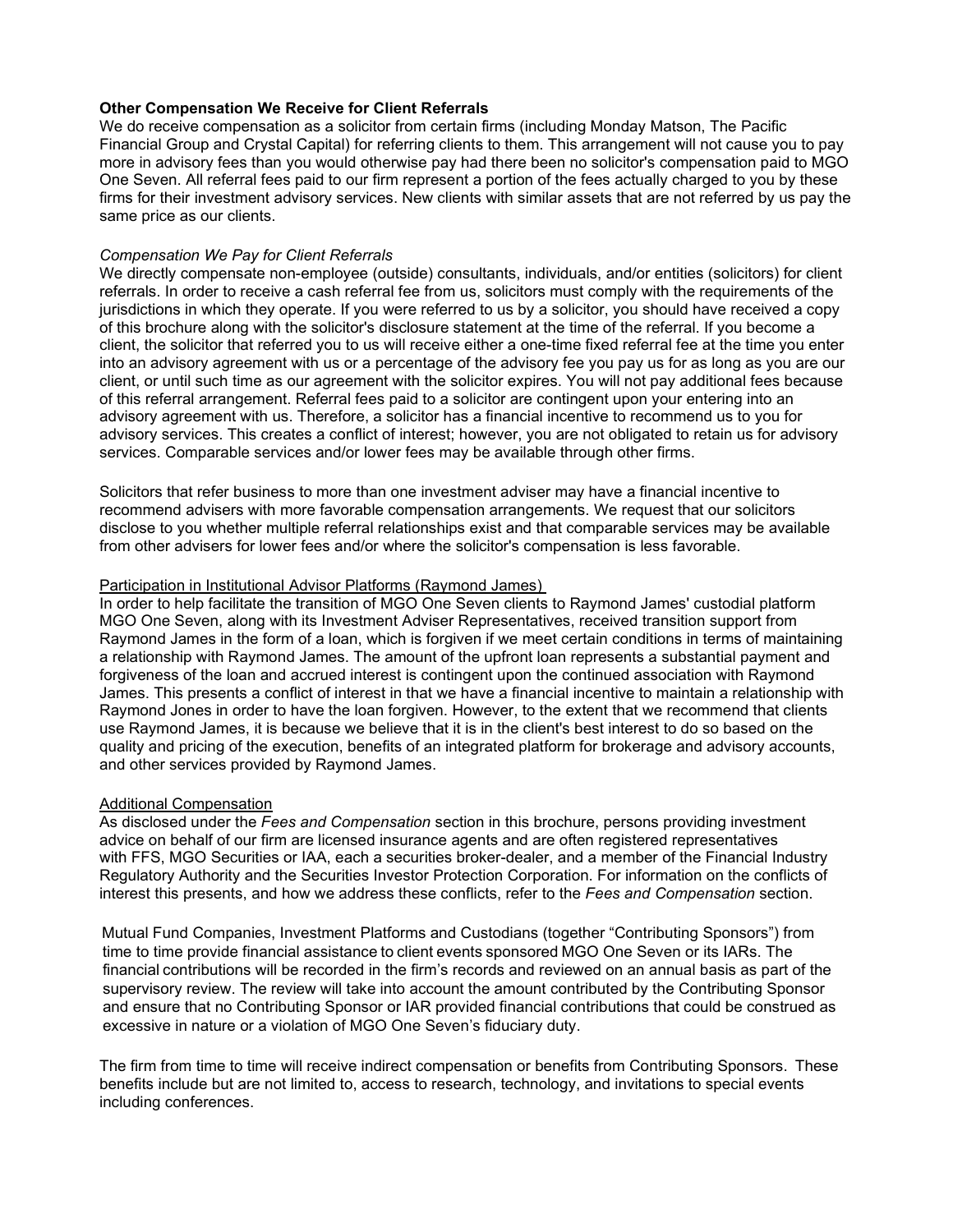*Please refer to Item 12, Brokerage Practices for additional information on the economic benefits we receive from TD Ameritrade, Schwab, Axos and Raymond James.*

# **ITEM 15 - CUSTODY**

MGO One Seven has established procedures to ensure client assets are held at a qualified custodian in the name of the client. Account statements are delivered directly from the custodian to each client. Clients should carefully review those statements and are urged to compare the statements against any client report provided by MGO One Seven.

When clients give MGO One Seven the authority to deduct management fees directly from their accounts, MGO One Seven is deemed to have custody. MGO One Seven is also deemed to have custody over client assets when clients, using a standing letter of authorization (SLOA), give MGO One Seven authority to transfer assets to a third party . The Custodian and MGO One Seven have adopted safeguards to ensure that the transfer of assets are completed in accordance with the Client's instructions.

## **ITEM 16 – INVESTMENT DISCRETION**

MGO One Seven generally has discretion over the selection and amount of securities to be bought or sold in Client accounts without obtaining prior consent or approval from the Client. However, these purchases or sales are subject to specified investment objectives, guidelines, or limitations previously set forth by the Client and agreed to by MGO One Seven. Discretionary authority will only be authorized upon full disclosure to the Client. The granting of such authority will be evidenced by the Client's execution of an Investment Advisory Agreement containing all applicable limitations to such authority. All discretionary trades made by MGO One Seven will be in accordance with each Client's investment objectives and goals.

Our discretionary authority allows us to invest and reinvest the assets in your Accounts, potentially including the engagement, retention and replacement of third-party portfolio managers without your prior approval. You may limit our discretionary authority (for example, limiting the types of securities that can be purchased or sold for your account) by providing our firm with your reasonable restrictions and guidelines in writing. We have the option of refusing your restrictions if they are deemed too restrictive to manage your account effectively.

If you enter into non-discretionary arrangements with our firm, we will obtain your approval prior to the execution of any transactions for your account(s). You have an unrestricted right to decline to implement any advice provided by our firm on a non-discretionary basis.

# **ITEM 17 – VOTING YOUR SECURITIES**

MGO One Seven does not accept proxy voting responsibility for any Client. Clients have the option of receiving proxy statements directly from the Custodian so the Client may vote *or* clients may have proxy materials sent to MGO One Seven. Proxy materials received by MGO One Seven will be destroyed and not forwarded to the Client. The Advisor will assist in answering questions relating to proxies, however, the Client retains the sole responsibility for proxy decisions and voting.

## **ITEM 18 – FINANCIAL INFORMATION**

Neither MGO One Seven, nor its management, have any adverse financial situations that would reasonably impair the ability of MGO One Seven to meet all obligations to its Clients.

We do not take physical custody of client funds or securities, or serve as trustee or signatory for client accounts, and we do not require the prepayment of more than \$1,200 in fees six or more months in advance. Therefore, we are not required to include a financial statement with this brochure.

We have not filed a bankruptcy petition at any time in the past ten years.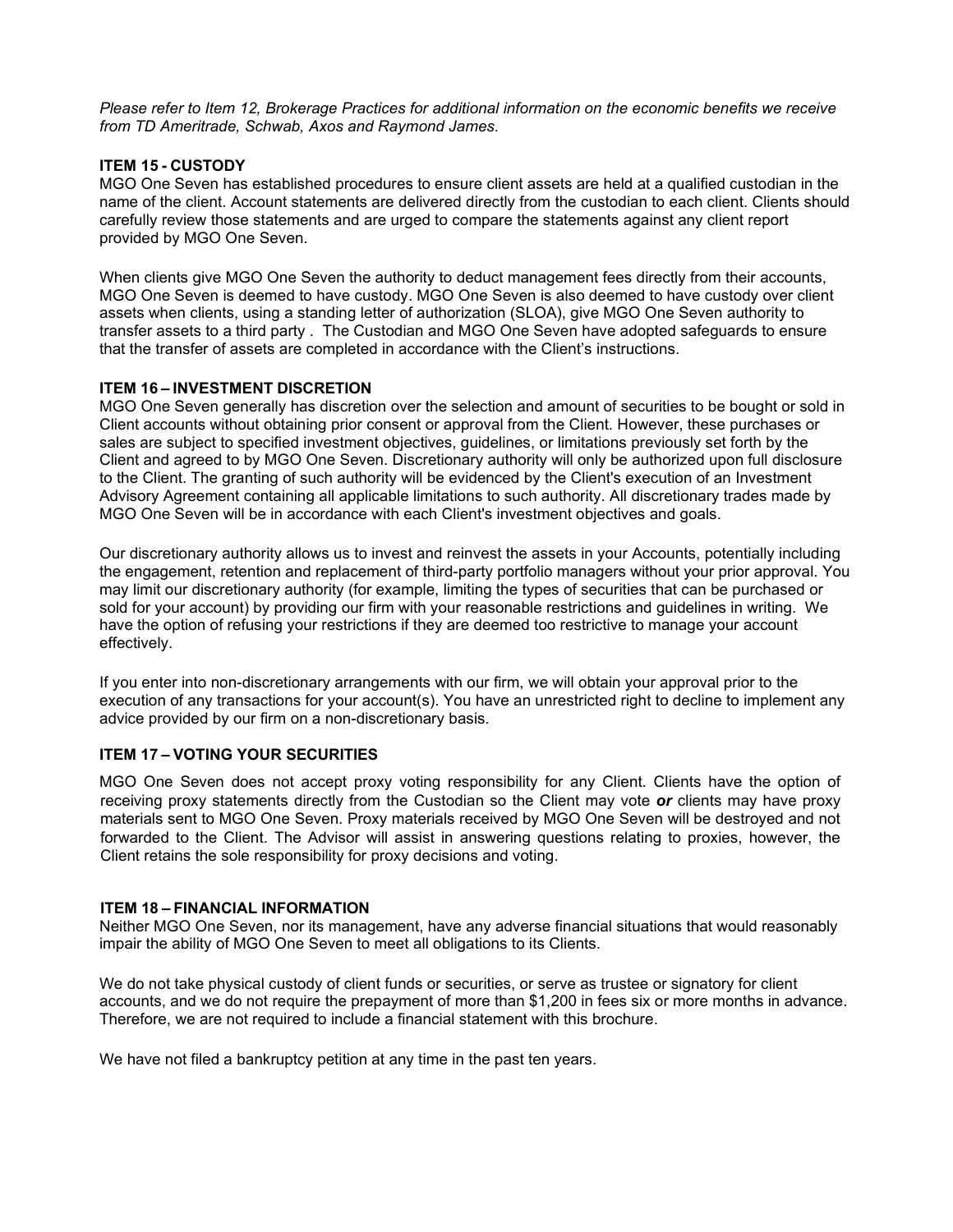# **ITEM 19 – ADDITIONAL INFORMATION**

# **Class Action Lawsuits**

We do not determine if securities held by you are the subject of a class action lawsuit or whether you are eligible to participate in class action settlements or litigation nor do we initiate or participate in litigation to recover damages on your behalf for injuries as a result of actions, misconduct, or negligence by issuers of securities held by you.

# **IRA Rollover Considerations**

As part of our investment advisory services to you, we may recommend that you withdraw the assets from your employer's retirement plan and roll the assets over to an individual retirement account ("IRA") that we will manage on your behalf. If you elect to roll the assets to an IRA that is subject to our management, we will charge you an asset based fee as set forth in the agreement you executed with our firm. This practice presents a conflict of interest because persons providing investment advice on our behalf have an incentive to recommend a rollover to you for the purpose of generating fee based compensation rather than solely based on your needs. You are under no obligation, contractually or otherwise, to complete the rollover. Moreover, if you do complete the rollover, you are under no obligation to have the assets in an IRA managed by our firm.

Many employers permit former employees to keep their retirement assets in their company plan. Also, current employees can sometimes move assets out of their company plan before they retire or change jobs. In determining whether to complete the rollover to an IRA, and to the extent the following options are available, you should consider the costs and benefits of:

- 1. Leaving the funds in your employer's (former employer's) plan.
- 2. Moving the funds to a new employer's retirement plan.
- 3. Cashing out and taking a taxable distribution from the plan.
- 4. Rolling the funds into an IRA rollover account.

Each of these options has advantages and disadvantages and before making a change we encourage you to speak with your CPA and/or tax attorney.

If you are considering rolling over your retirement funds to an IRA for us to manage here are a few points to consider before you do so:

- 1. Determine whether the investment options in your employer's retirement plan address your needs or whether you might want to consider other types of investments.
	- . Employer retirement plans generally have a more limited investment menu than IRAs.
	- a. Employer retirement plans may have unique investment options not available to the public such as employer securities, or previously closed funds.
- 2. Your current plan may have lower fees than our fees.
	- . If you are interested in investing only in mutual funds, you should understand the cost structure of the share classes available in your employer's retirement plan and how the costs of those share classes compare with those available in an IRA.
	- a. You should understand the various products and services you might take advantage of at an IRA provider and the potential costs of those products and services.
- 3. Our strategy may have higher risk than the option(s) provided to you in your plan.
- 4. Your current plan may also offer financial advice.
- 5. If you keep your assets titled in a 401k or retirement account, you could potentially delay your required minimum distribution beyond age 70.5.
- 6. Your 401k may offer more liability protection than a rollover IRA; each state may vary.
	- . Generally, federal law protects assets in qualified plans from creditors. Since 2005, IRA assets have been generally protected from creditors in bankruptcies. However, there can be some exceptions to the general rules so you should consult with an attorney if you are concerned about protecting your retirement plan assets from creditors.
- 7. You may be able to take out a loan on your 401k, but not from an IRA.